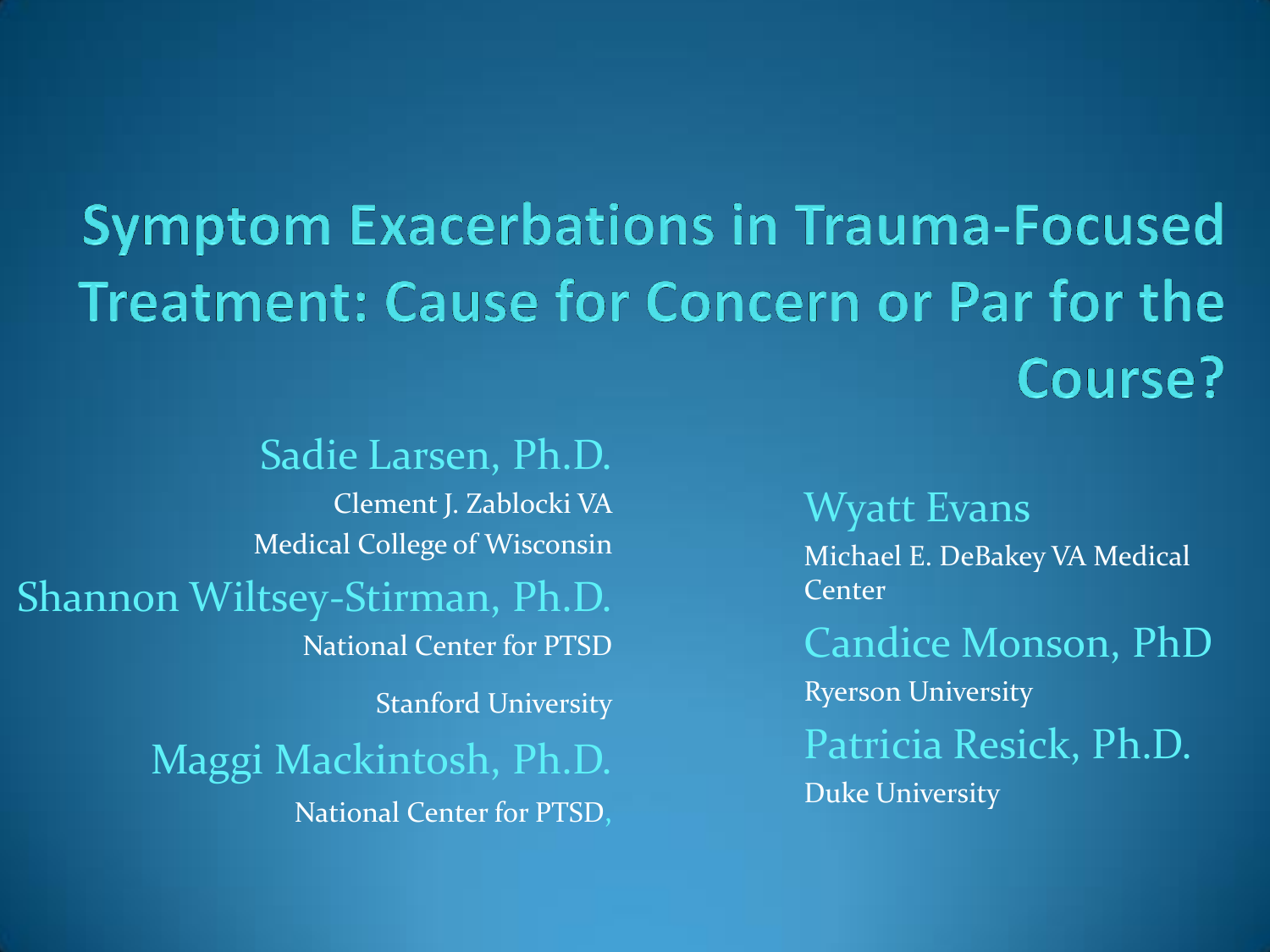## Poll Question #1

- What is your primary role in the VA?
	- Student, trainee, or fellow
	- Clinician
	- Researcher
	- Administrator, manager, or policy-maker
	- Other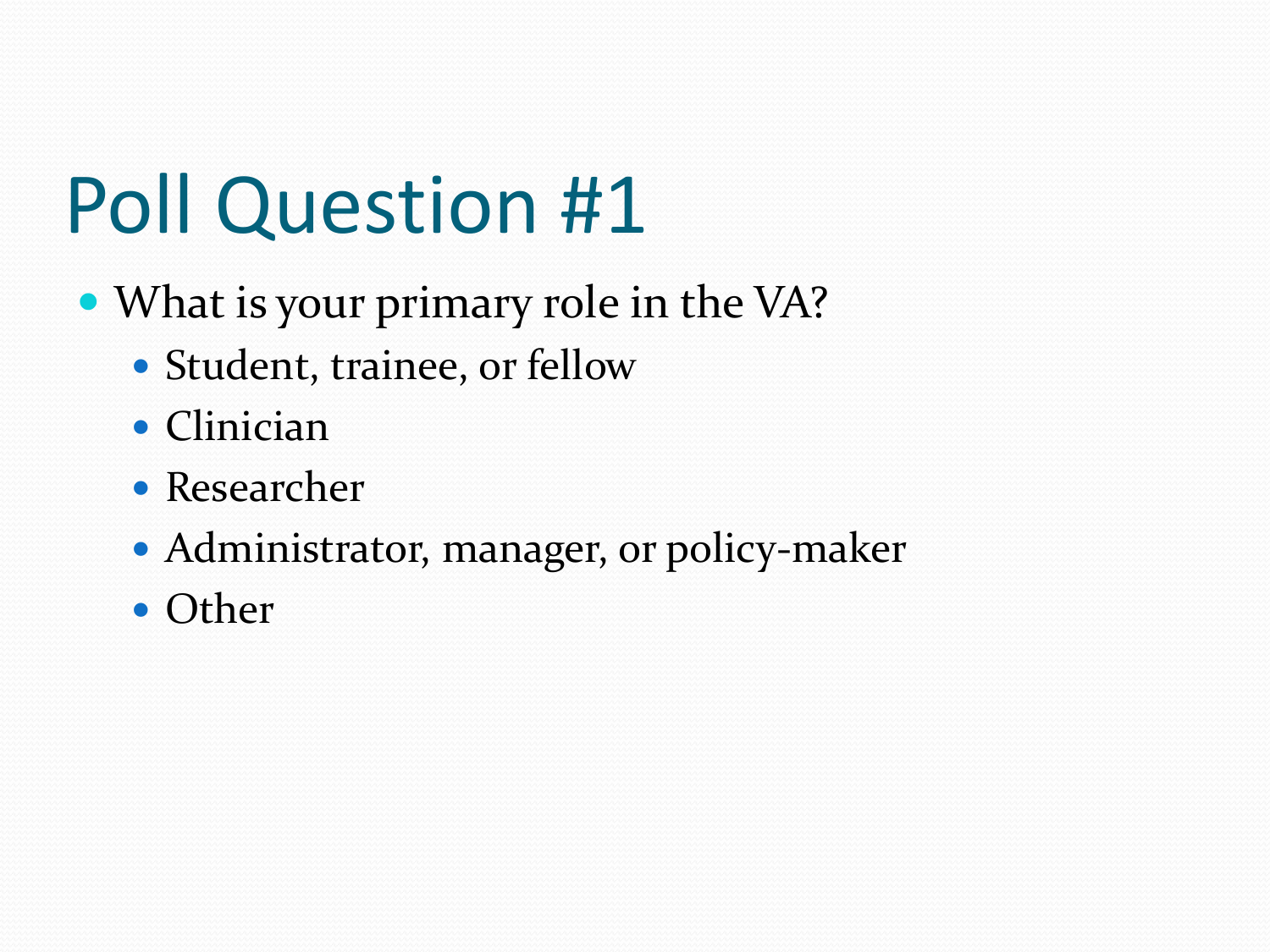#### Trauma-focused treatments

- Front-line treatment for PTSD
- Under-utilized relative to their efficacy and the prevalence of PTSD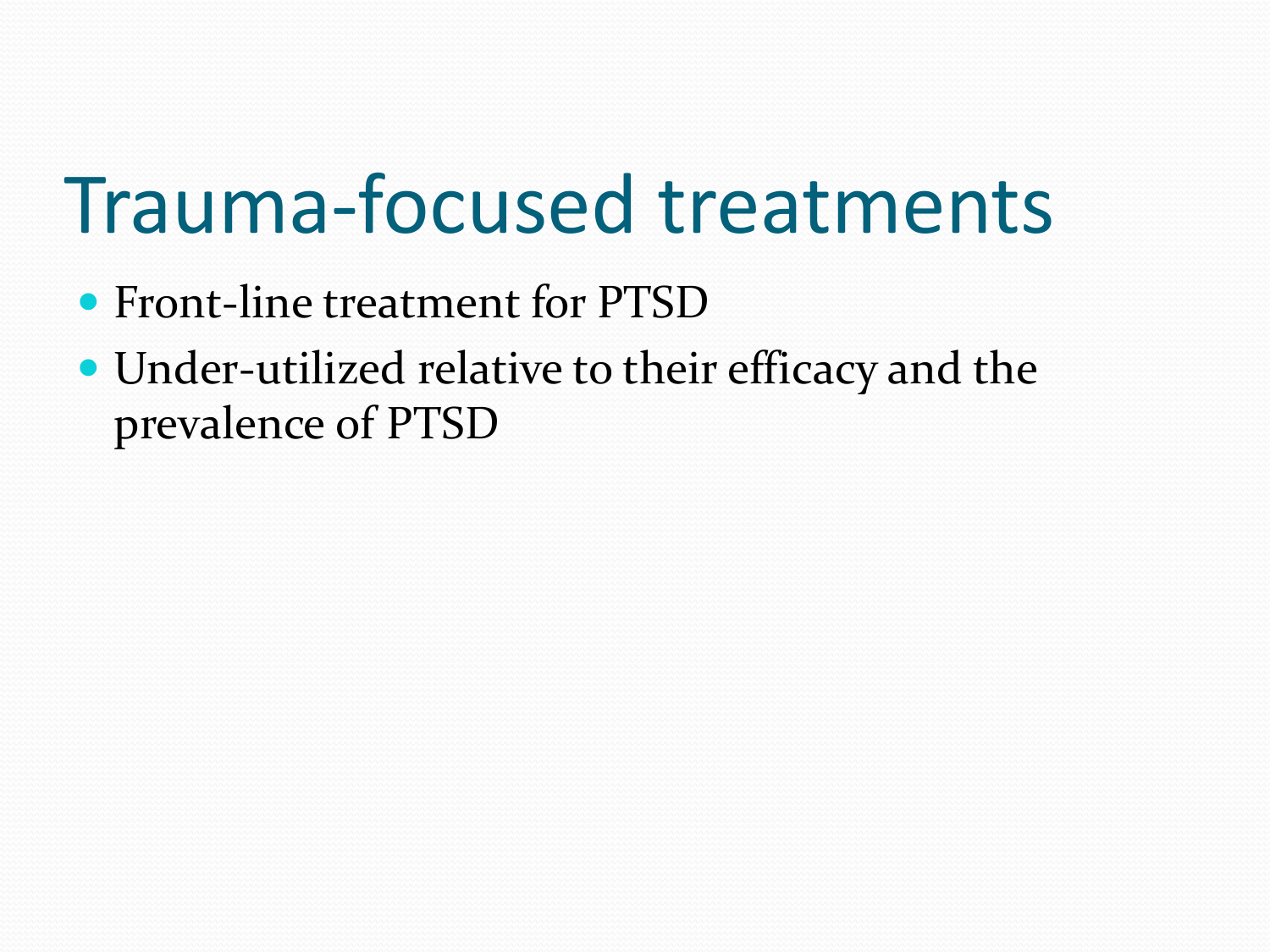#### The concern with exacerbations

- Some populations (e.g. CSA, comorbidities) can't tolerate trauma-focused treatment
- Trauma-focused treatments will make PTSD worse
- Trauma-focused treatments could increase patient distress
- Patients will then drop out or be worse off than when they started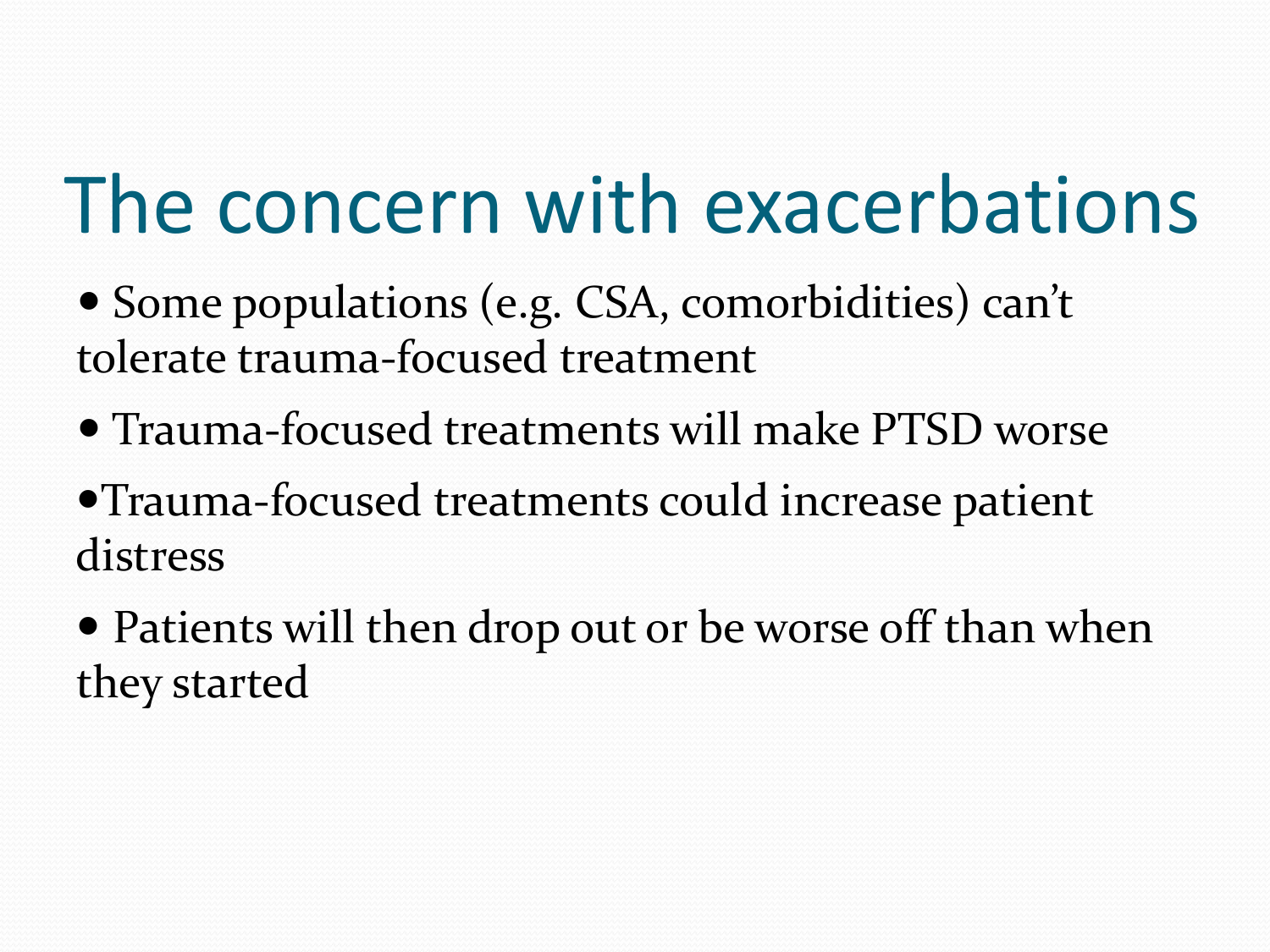## Past Studies

- **Imaginal exposure not linked to exacerbations** (Foa et al. 2002)
- Drop-out rates same across active PTSD treatments (Hembree et al 2003)
- Two studies of pre-to-post treatment worsening
	- Some got worse on the wait list; none got worse in trauma- $\boldsymbol{\mathrm{focused}}$   $\boldsymbol{\mathrm{treatment}}$  (Jayawickreme et al 2013; Ehlers et al 2014)
- Two studies of within-treatment exacerbations
	- 30% of sample in an active trauma group (Mott et al 2013)
	- 22% of sample had depression spikes (Keller et al 2014)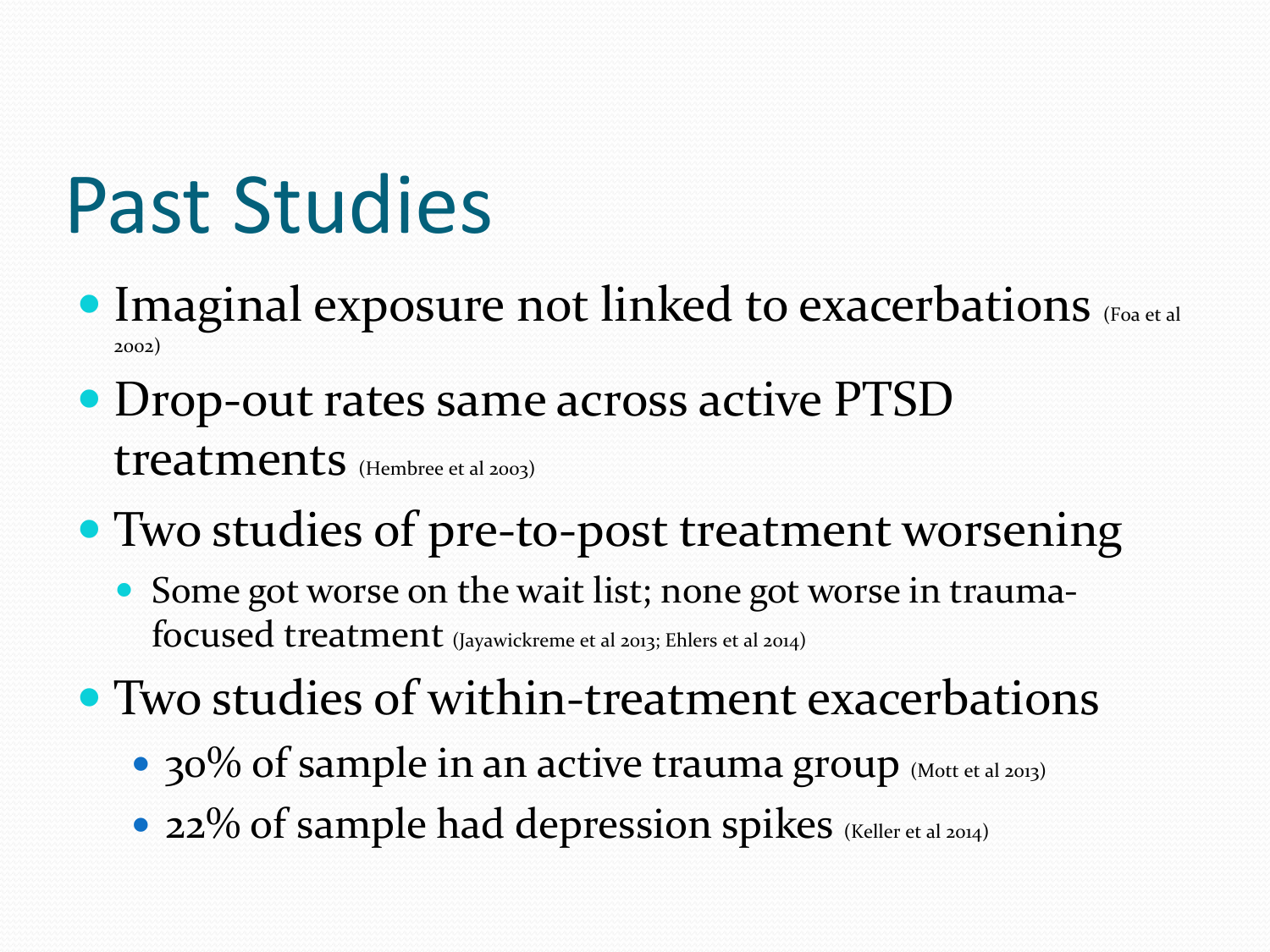# **Study 1**  An examination of symptom exacerbations in a clinical trial  $\mathbf{sample}_{\text{(Larsen et al., 2015)}}$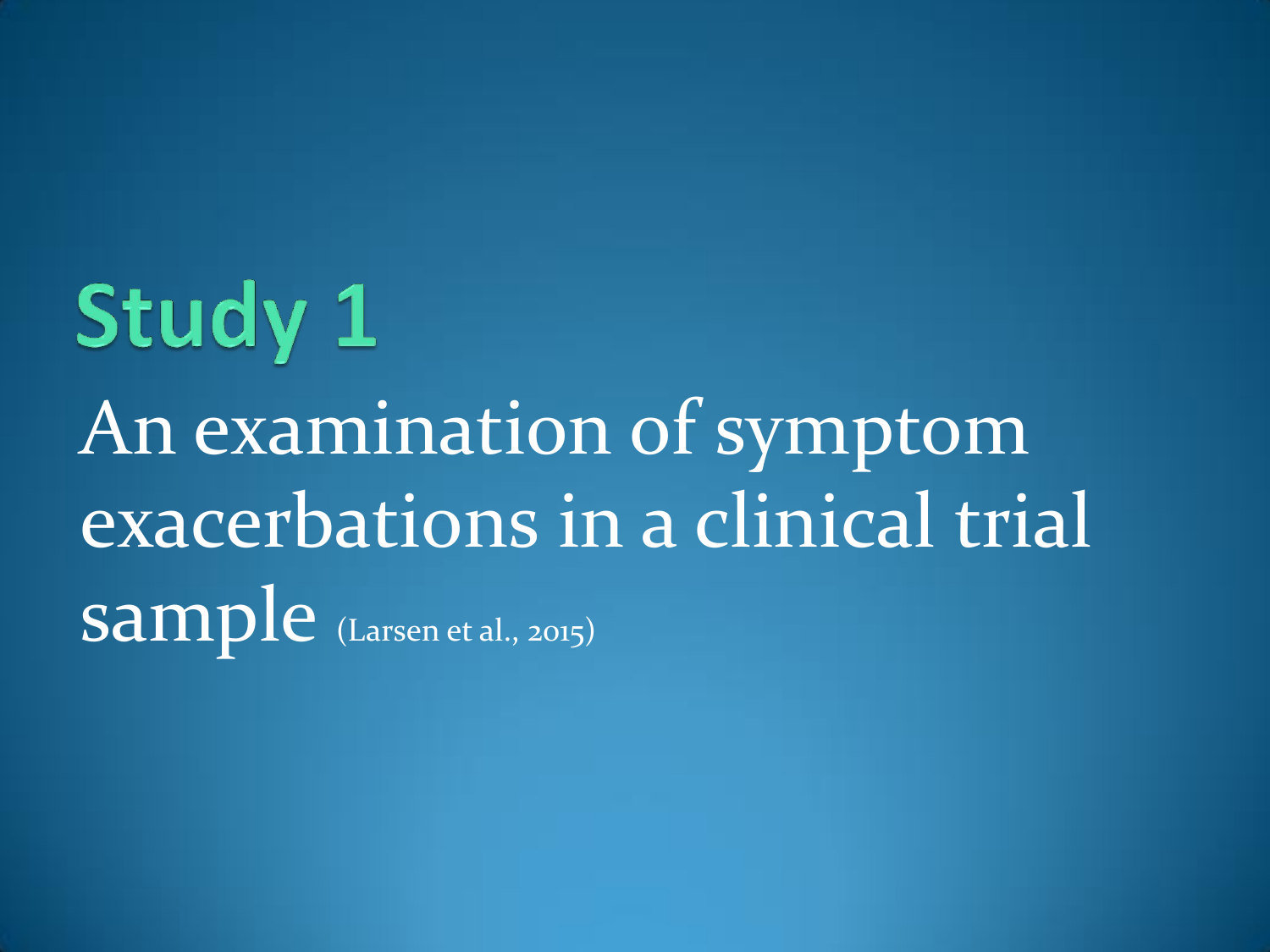## Study 1 Questions

- 1. How common are symptom exacerbations in trauma-focused treatments for PTSD?
- 2. What predicts symptom exacerbations?
- 3. Do symptom exacerbations predict worse post-treatment outcomes or dropout?

 Larsen, Wiltsey Stirman, Smith, & Resick (2016) Symptom exacerbations in trauma-focused treatments: Associations with treatment outcome and non-completion. Behavior Research and Therapy, 77, 68-77.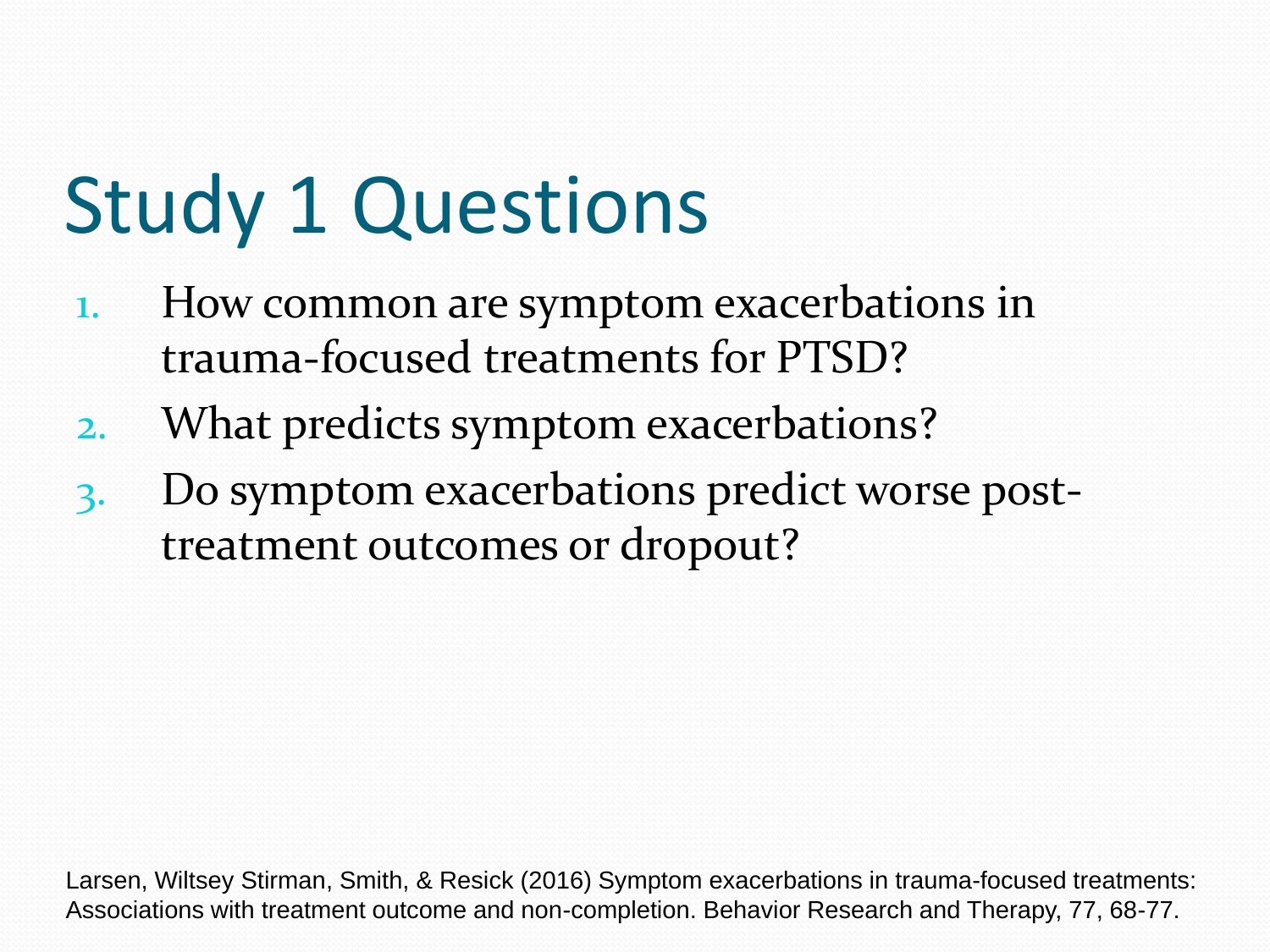#### Methods—Participants

- Two RCTs of CBT for PTSD
	- CPT
	- CPT-C
	- $\bullet$  PE
- Female survivors of interpersonal violence
- Completed at least 4 therapy sessions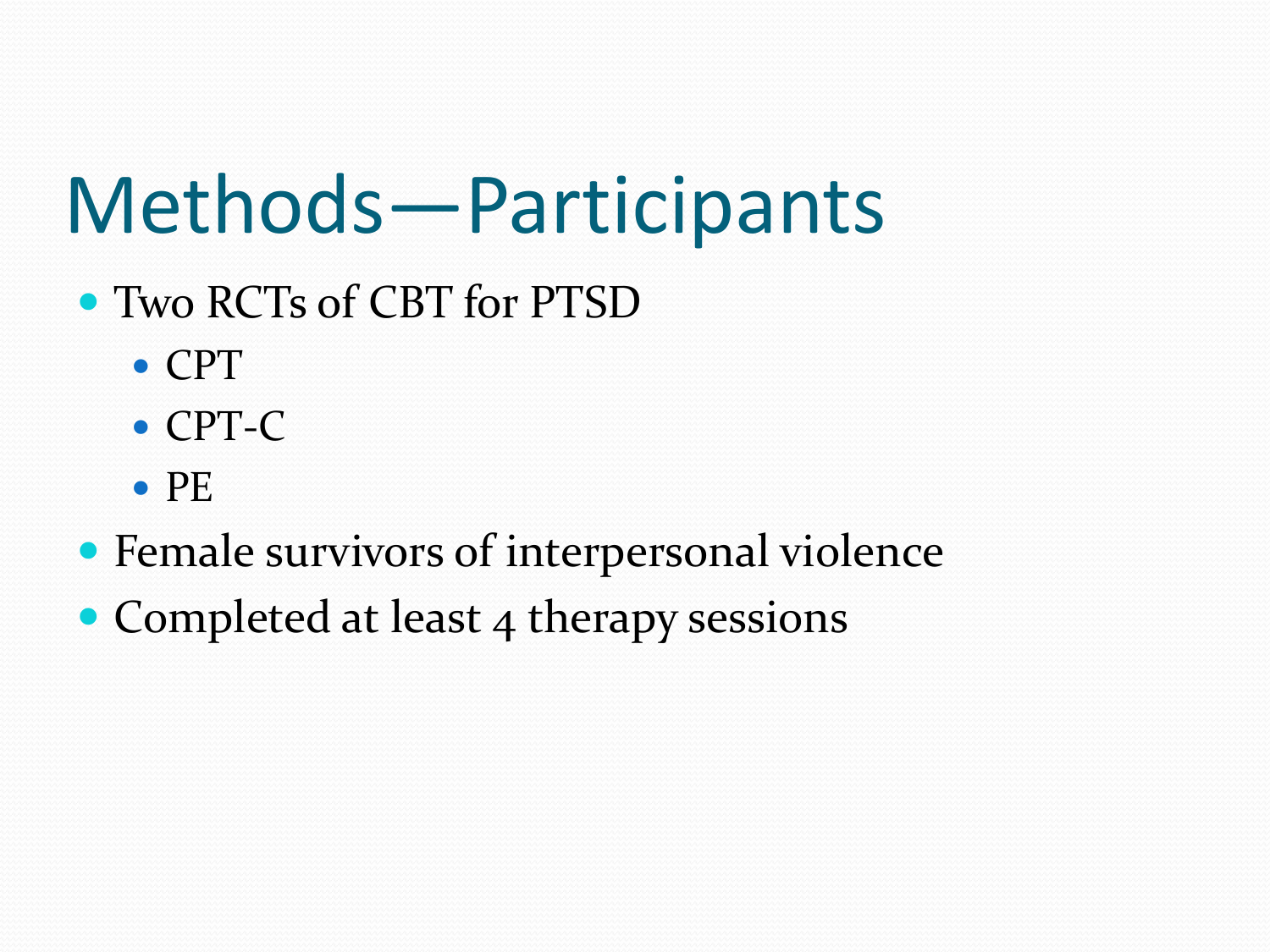#### **Demographics**

- $N = 192$  (PE = 60; CPT = 98; CPT-C = 34)
- Age  $M = 34$  years
- 78% White, 19% African-American
- Marital status
	- $\cdot$  44% single
	- 25% married or cohabiting
	- 30% separated, widowed, or divorced
- Years since assault  $M = 11$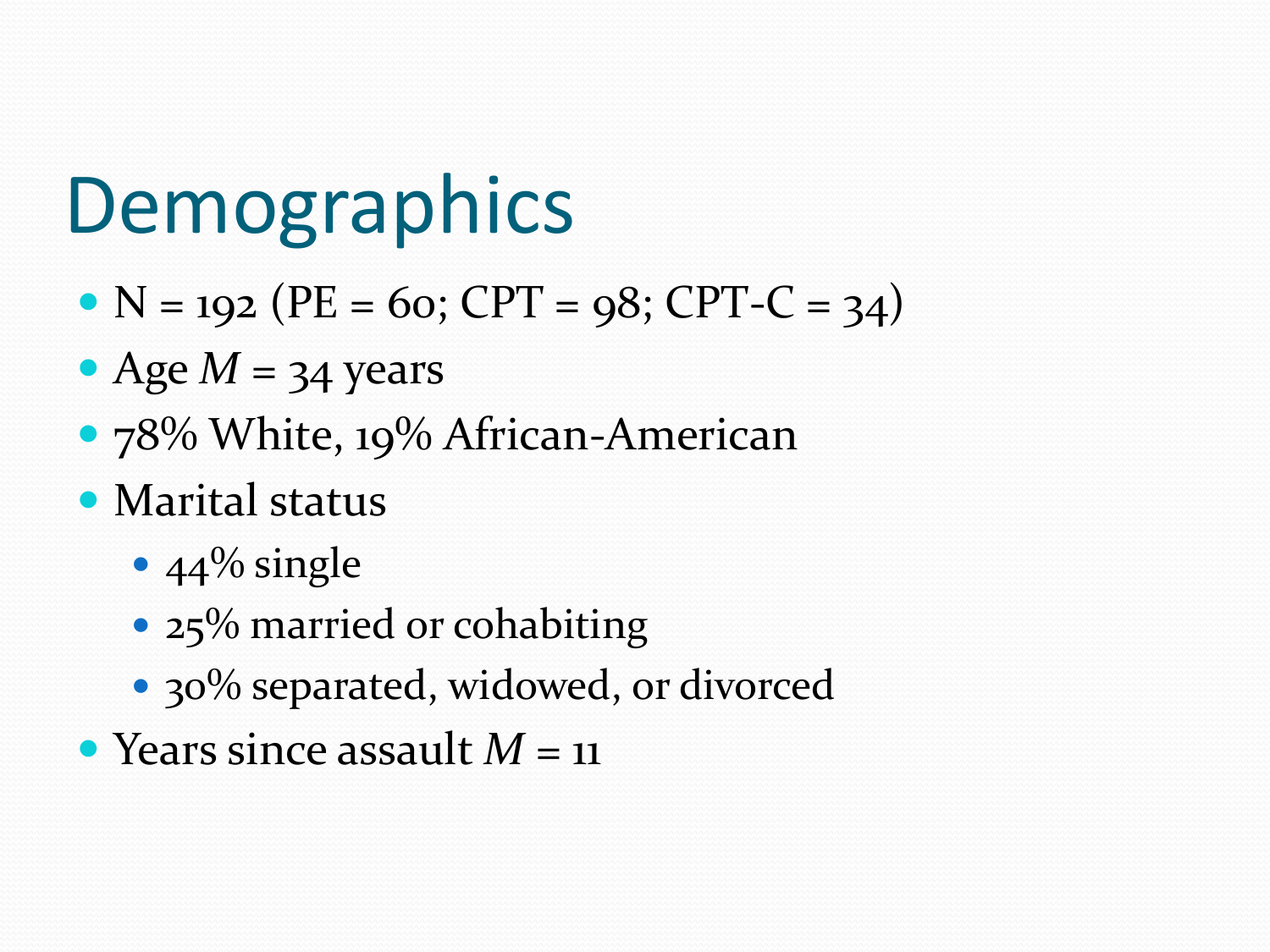#### Methods - Treatments

- Prolonged Exposure (PE)– 9 sessions
	- Psychoeducation
	- Breathing retraining
	- In vivo exposure
	- Imaginal exposure and emotional processing
- Cognitive Processing Therapy (CPT) 12 sessions
	- Recognizing and challenging dysfunctional traumarelated beliefs
	- Write trauma narrative
- CPT-C does not include the written narrative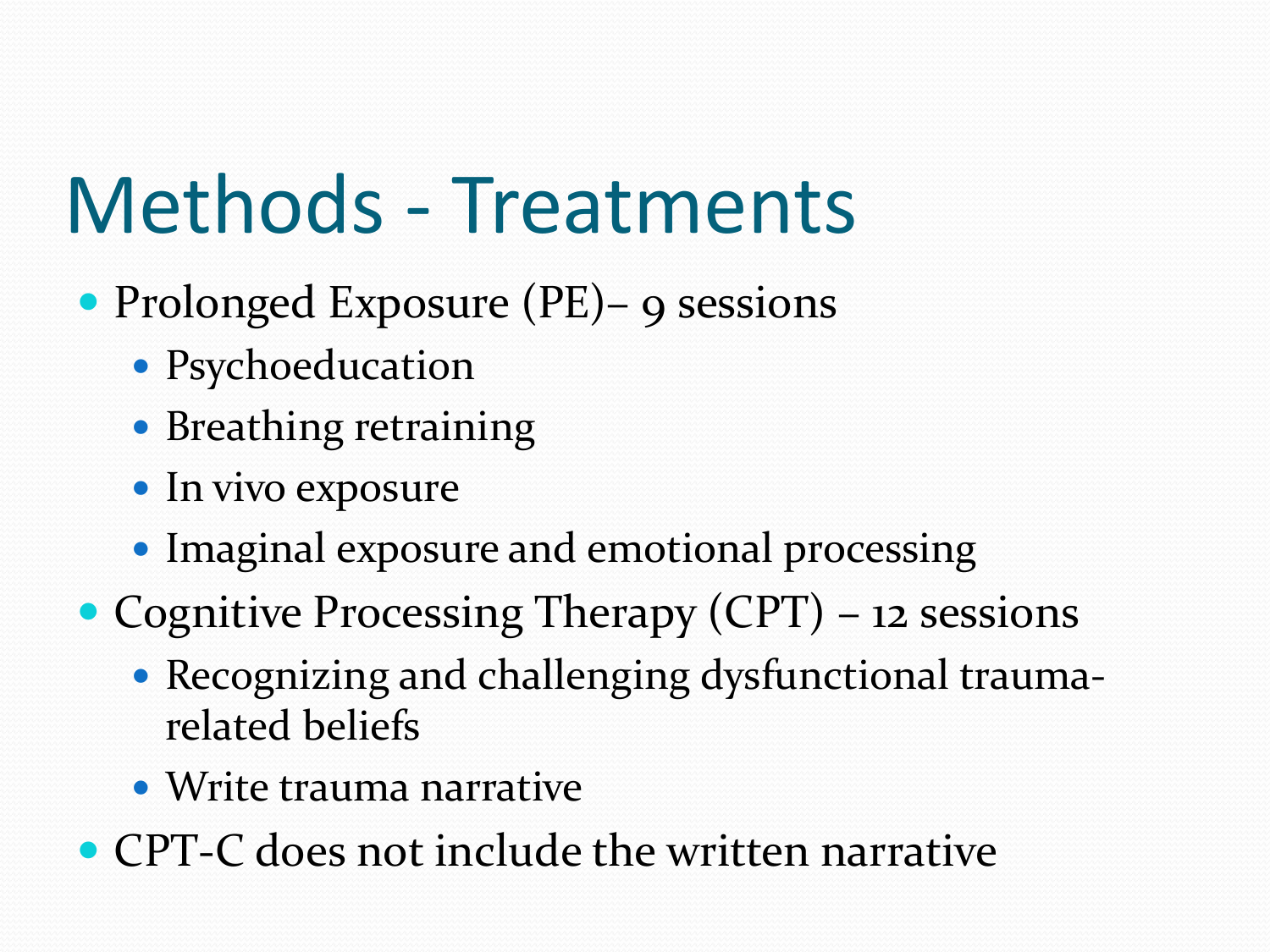#### Methods—Measures

- CAPS
	- Pre- and post-treatment
- **PTSD Symptom Scale/Posttraumatic Diagnostic Scale** 
	- Pre, post, and weekly during treatment (every other session)
- Defining exacerbations:
	- Change greater than 6.15 points on PDS/PSS (Foa et al., 2002)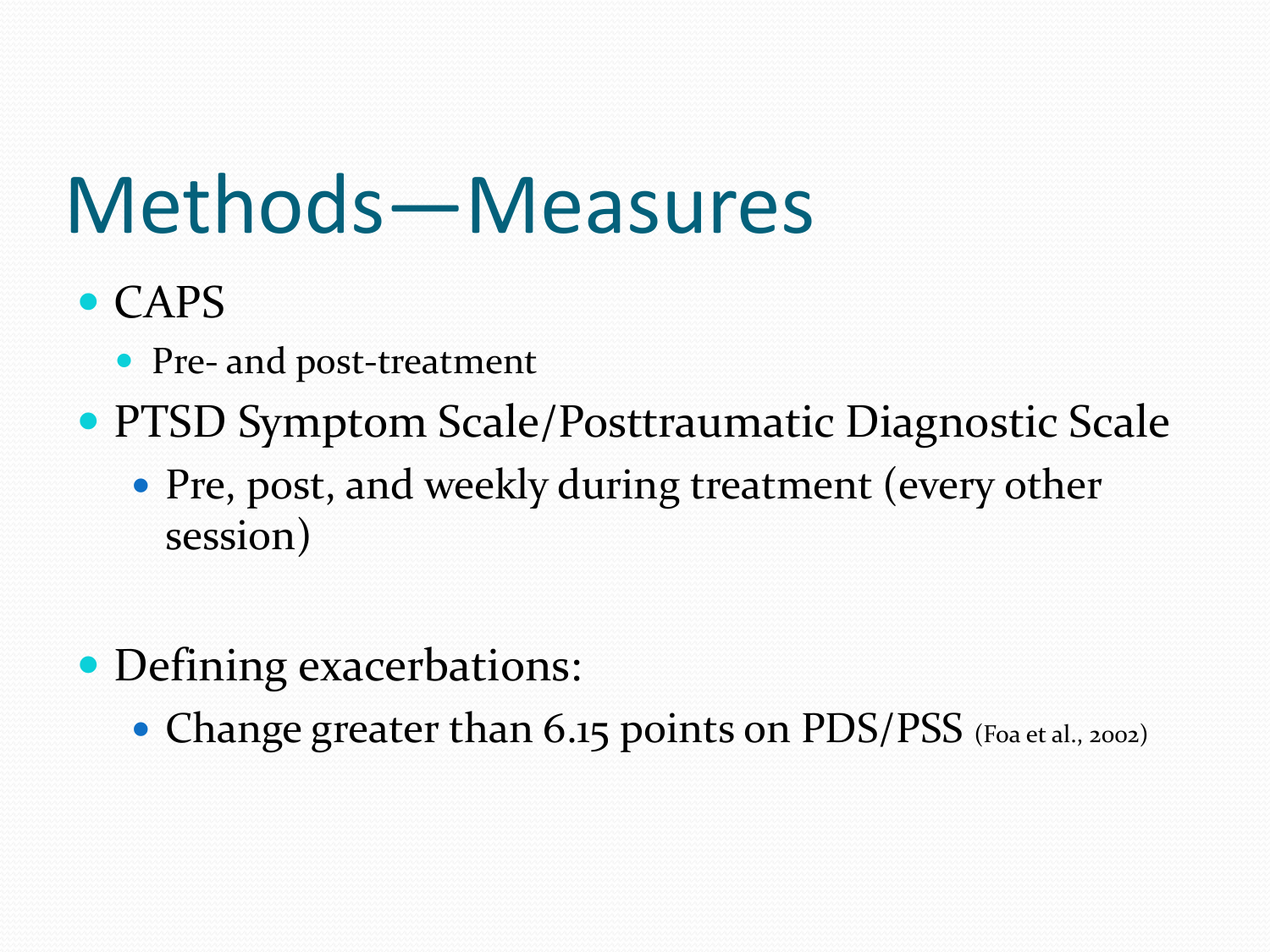## Results - Frequencies

- Frequency overall
	- $\cdot$  CPT  $28.6\%$
	- CPT-C 14.7%
	- $\bullet$  PE  $20\%$
- Frequency between sessions 2 and 4
	- $CPT$  13.4%
	- CPT-C 2.9%
	- PE  $15.0\%$

 CPT vs. CPT-C χ2(*N* = 131) = 2.89, *p* = .089; PE vs. CPT-C  $\chi^2(N = 94) = 3.32, p = .068$ CPT vs. PE  $\chi^2(N = 157) = 0.08$ ,  $p = .78$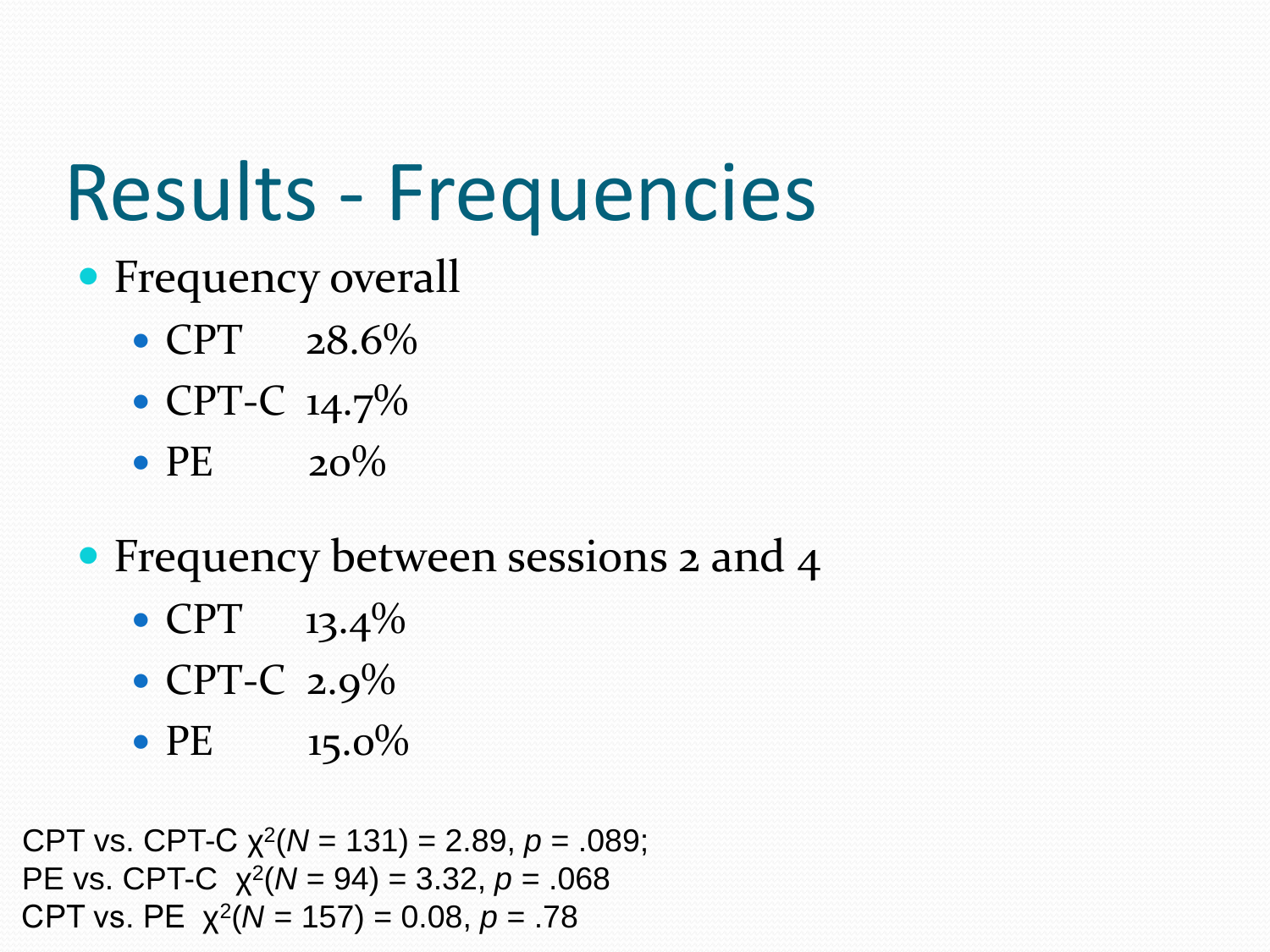## Predictors of exacerbations

- Potential predictors
	- Demographics
	- Trauma-related variables
	- Treatment type
	- Diagnostic variables
	- Avoidance symptom cluster
- None were significant predictors
	- Marginal significance:
		- Childhood Sexual Abuse
		- Alcohol abuse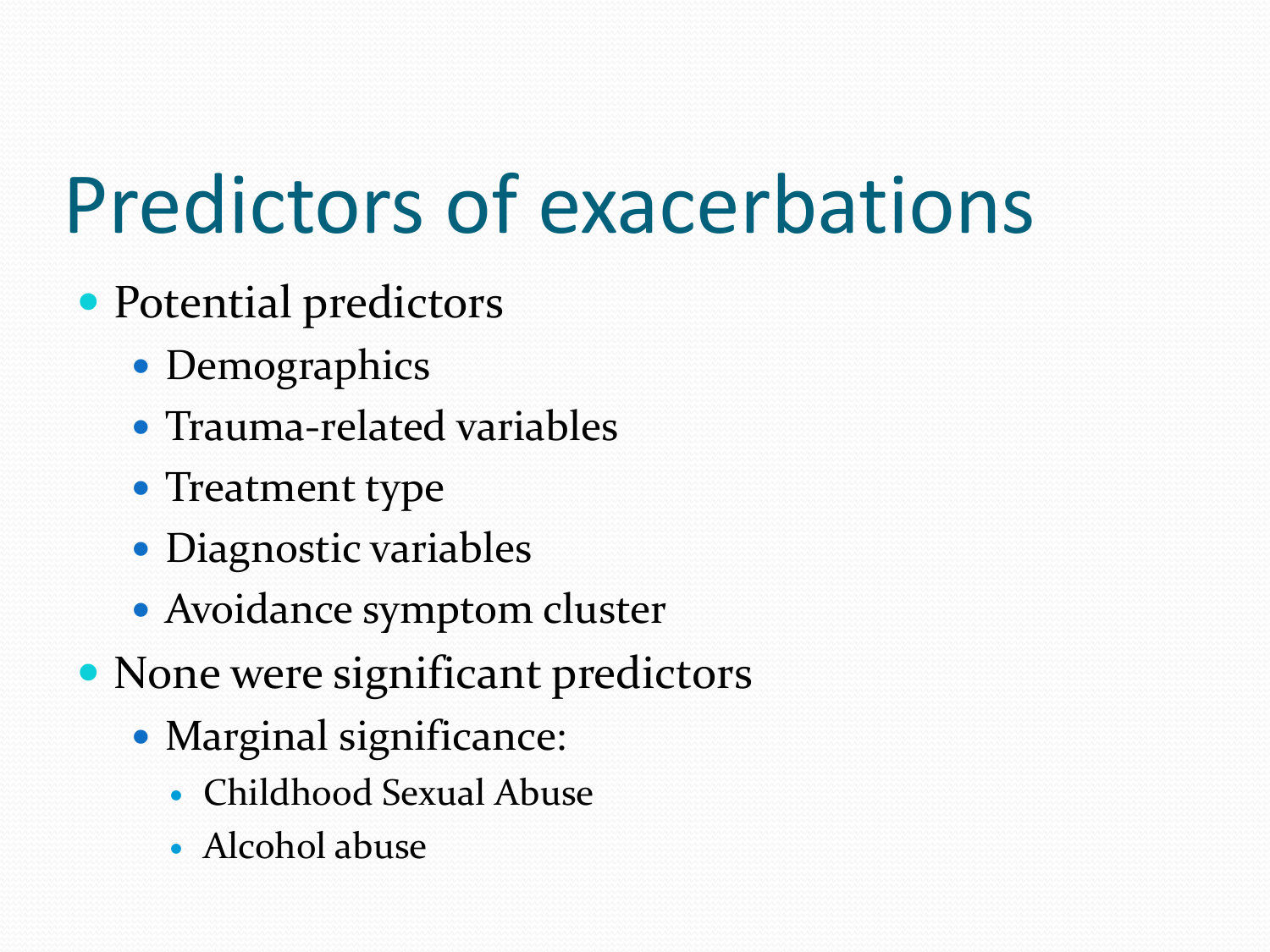#### Post-Treatment Outcomes

- Do exacerbations cause worse post-treatment outcomes? **Yes and no…**
- **Yes**: Those who experienced an exacerbation were more likely to retain a PTSD diagnosis, and were likely to continue to have higher PTSD symptom scores over the course of treatment
- **No**: Those who experienced an exacerbation showed (large) significant pre-to-post treatment improvement, ending with scores within non-PTSD population norms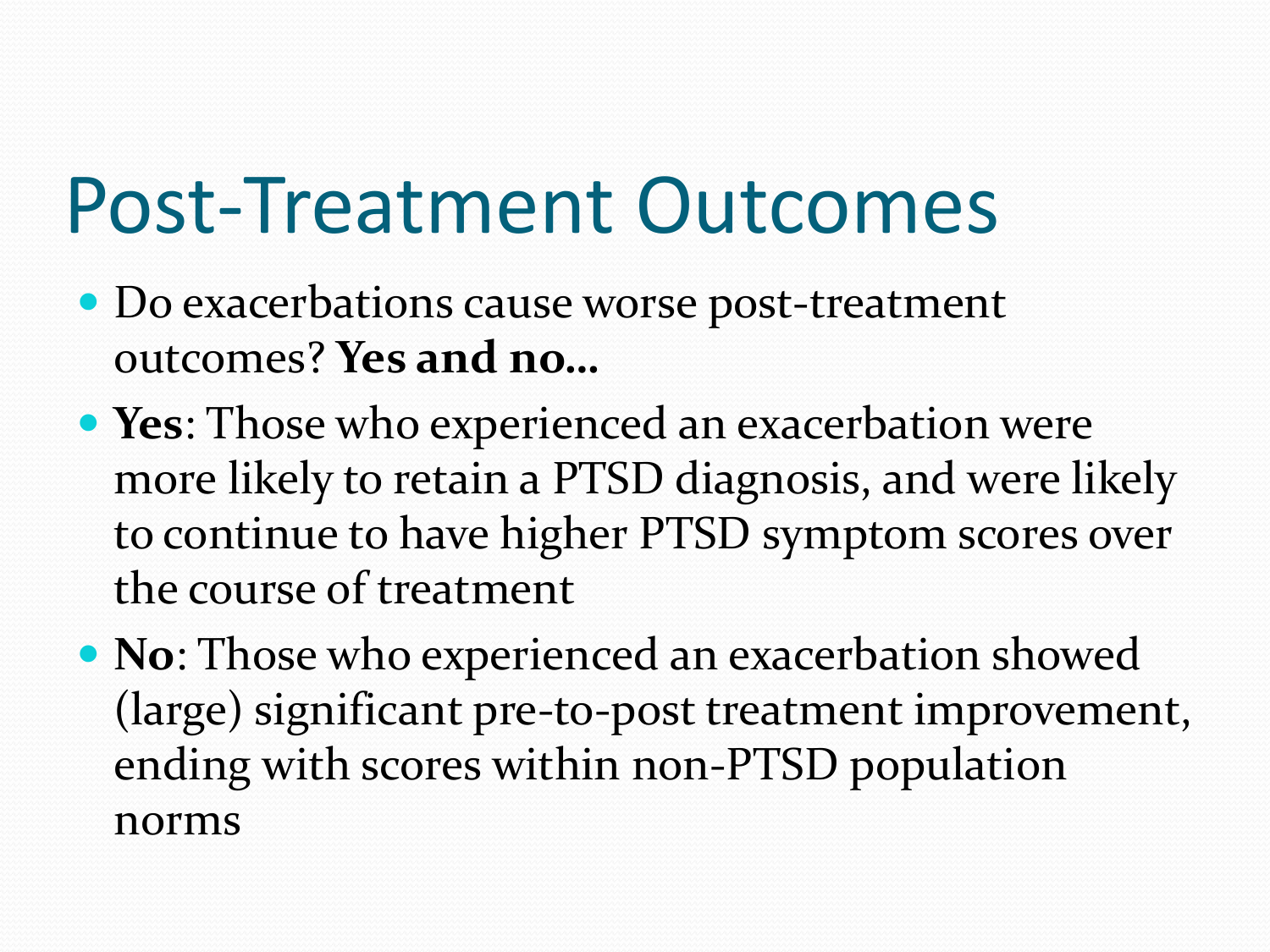#### Dropout

- Unrelated to symptom exacerbations
- Unrelated to PDS/PSS early sessions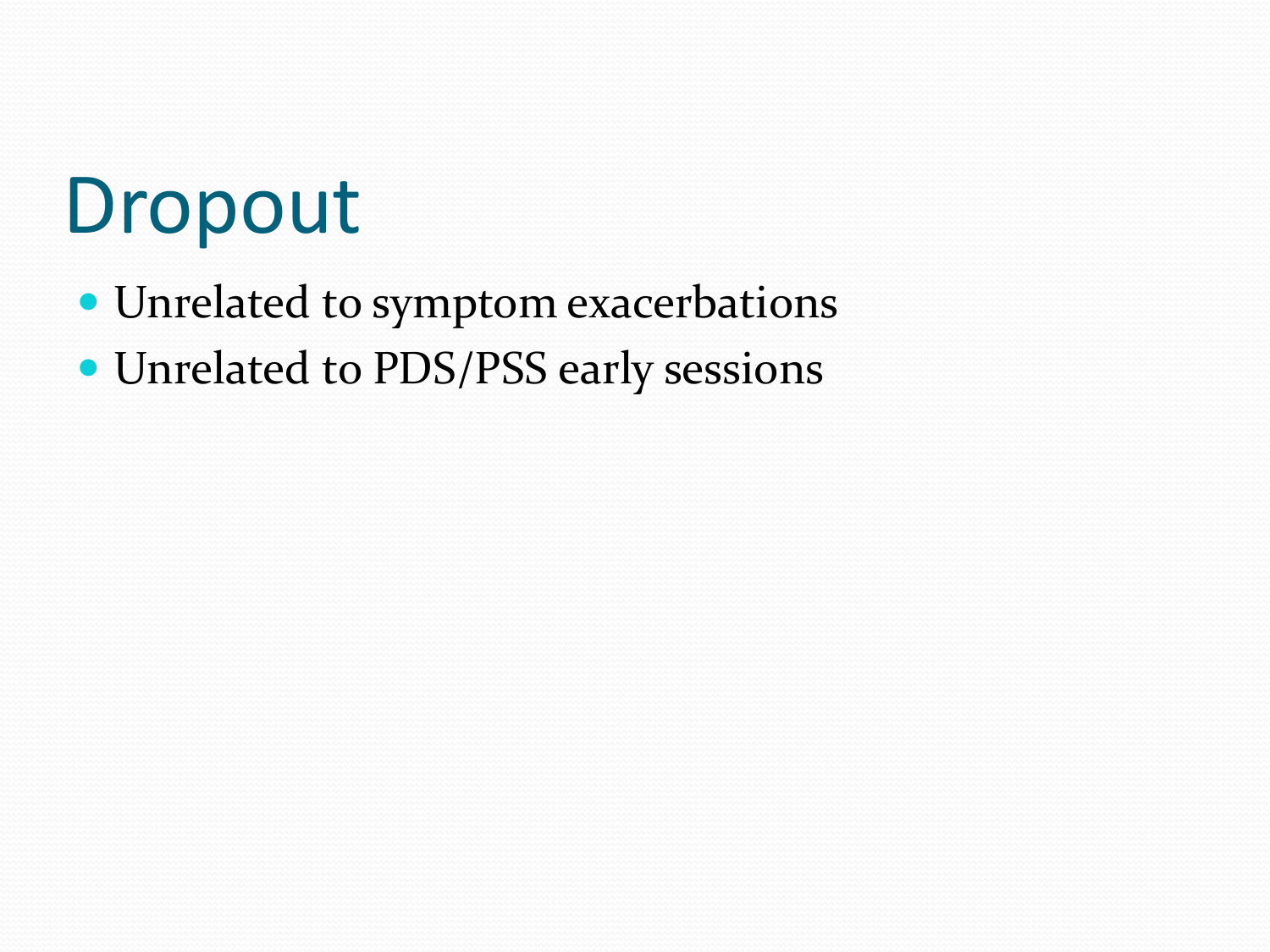### Large exacerbations (2x)

- $N=14$  (7% of sample)
- Slightly more likely to drop out
- Comparable pre-to-post changes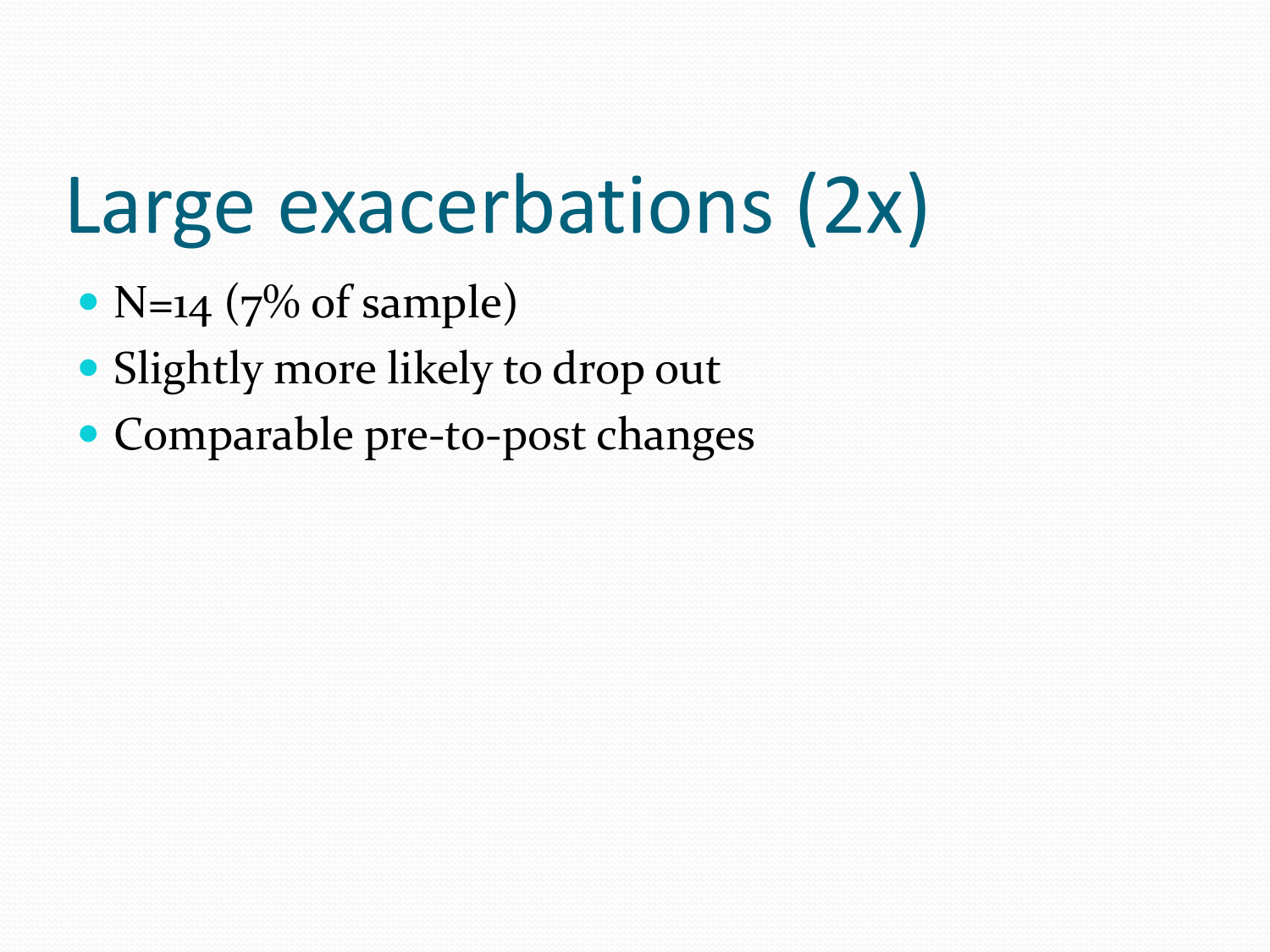## Conclusions from Study I

- A minority of patients experience symptom exacerbations
- Exacerbations *do not preclude* positive outcomes
- Clients can tolerate such treatments
- Symptom exacerbations may be a normal part of treatment, and are less common than sudden gains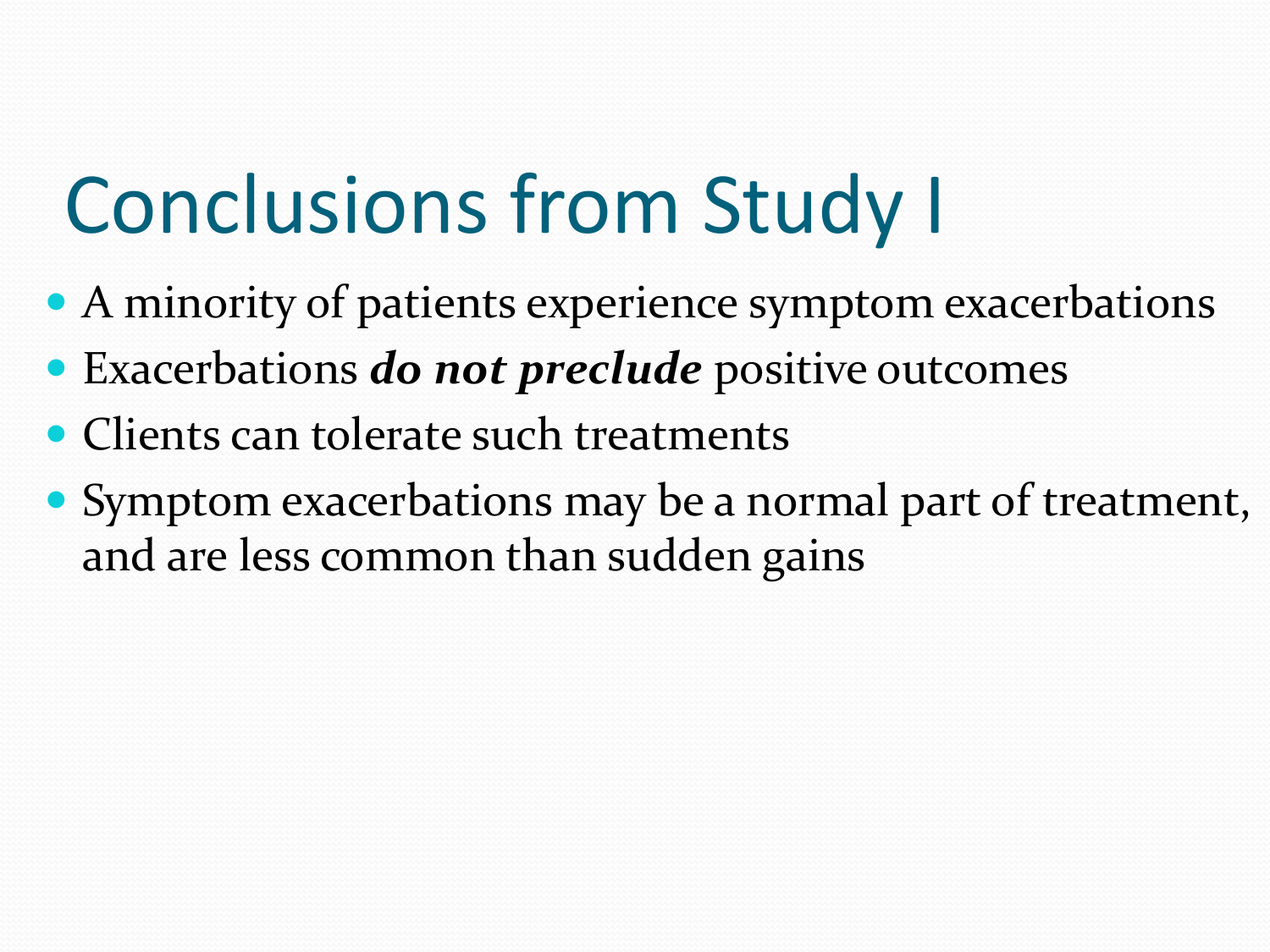## Poll Question #2

- To what extent do these findings mirror your own clinical experience?
	- I've noticed symptom exacerbations like this AND worry about them
	- I've noticed symptom exacerbations like this and DON'T worry about them
	- I haven't noticed exacerbations like this
	- I avoid doing trauma-focused therapy because of worries about these exacerbations
	- Other/not applicable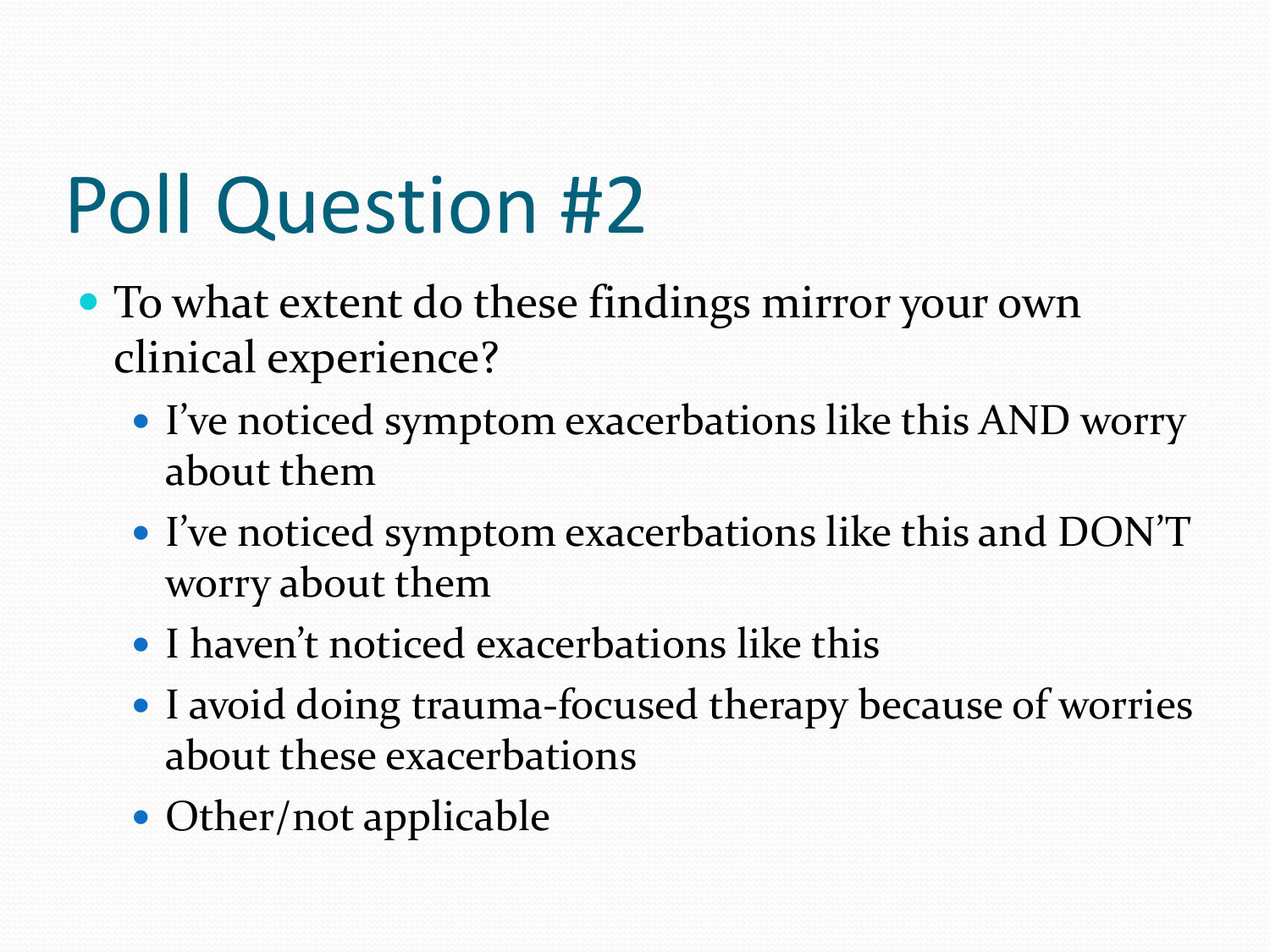#### **Study 2** CPT provided by newly-trained clinicians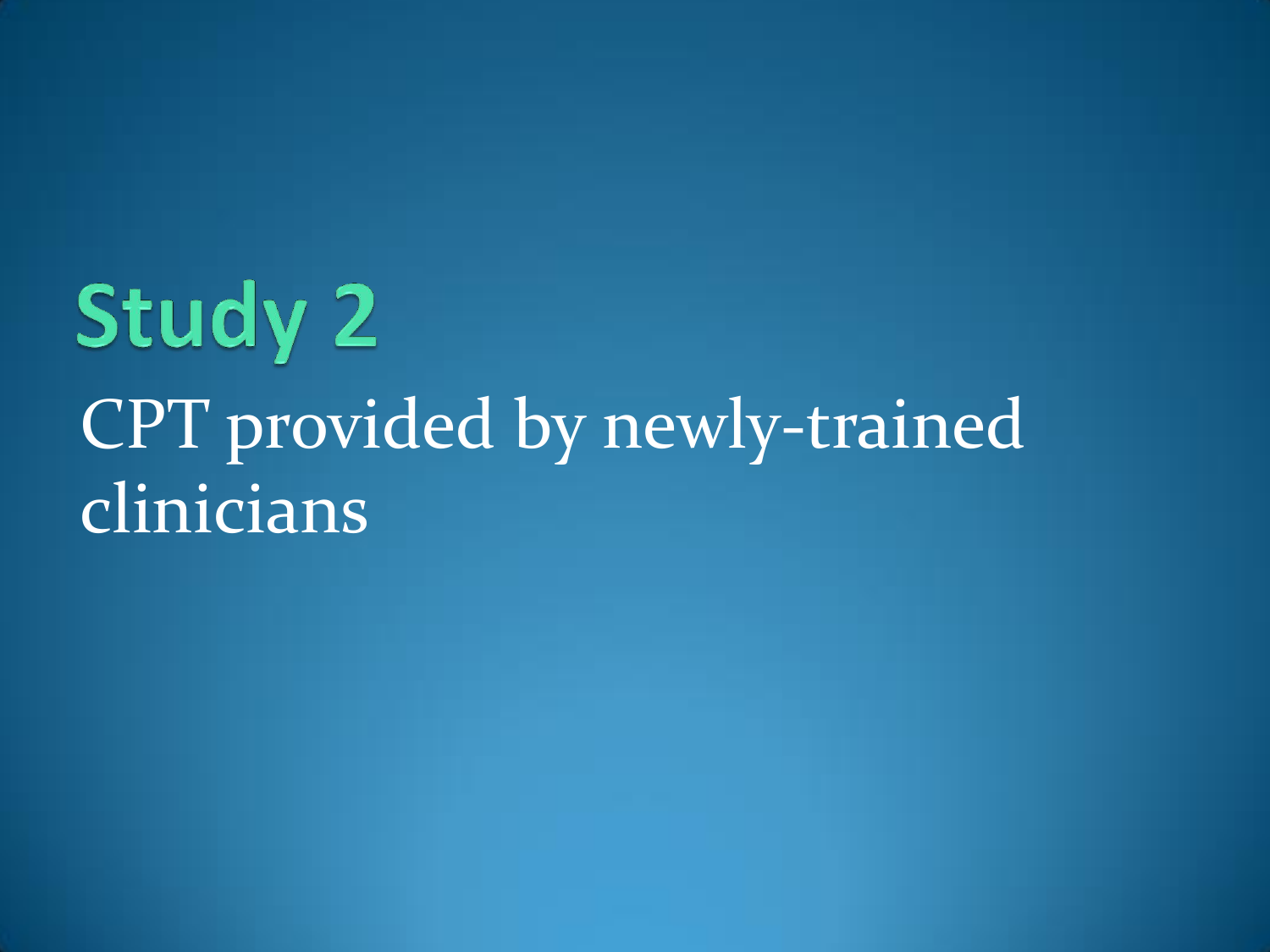**Study Team** 

 Shannon Wiltsey Stirman, PhD **Project Directors**  Jeanine Lane, MA Candice Monson, PhD Norman Shields, PhD Collaborators Michael Suvak Randi McCabe David Ross Josh Deloriea, BA Philippe Shnaider, MA

#### Other Contributors

 Meredith Landy, MA Lindsey Torbit, MA Iris Sijercic, BA Tiffany Jenzer, BA Marta Maslej, BA Adrianna Tassone Esztella Vezer, BA Natalie Whitney Bojana Kabranova Tasoula Masina Steven Dufour Winnie Chen Kymm Bontrager Jessica Petritis Katie Siverts Stephanie Taillefer, MA Shankari Sharma, MA Anne Wagner, PhD., C. Psych Nicole Pukay-Martin, PhD., C. Psych Patricia Resick, PhD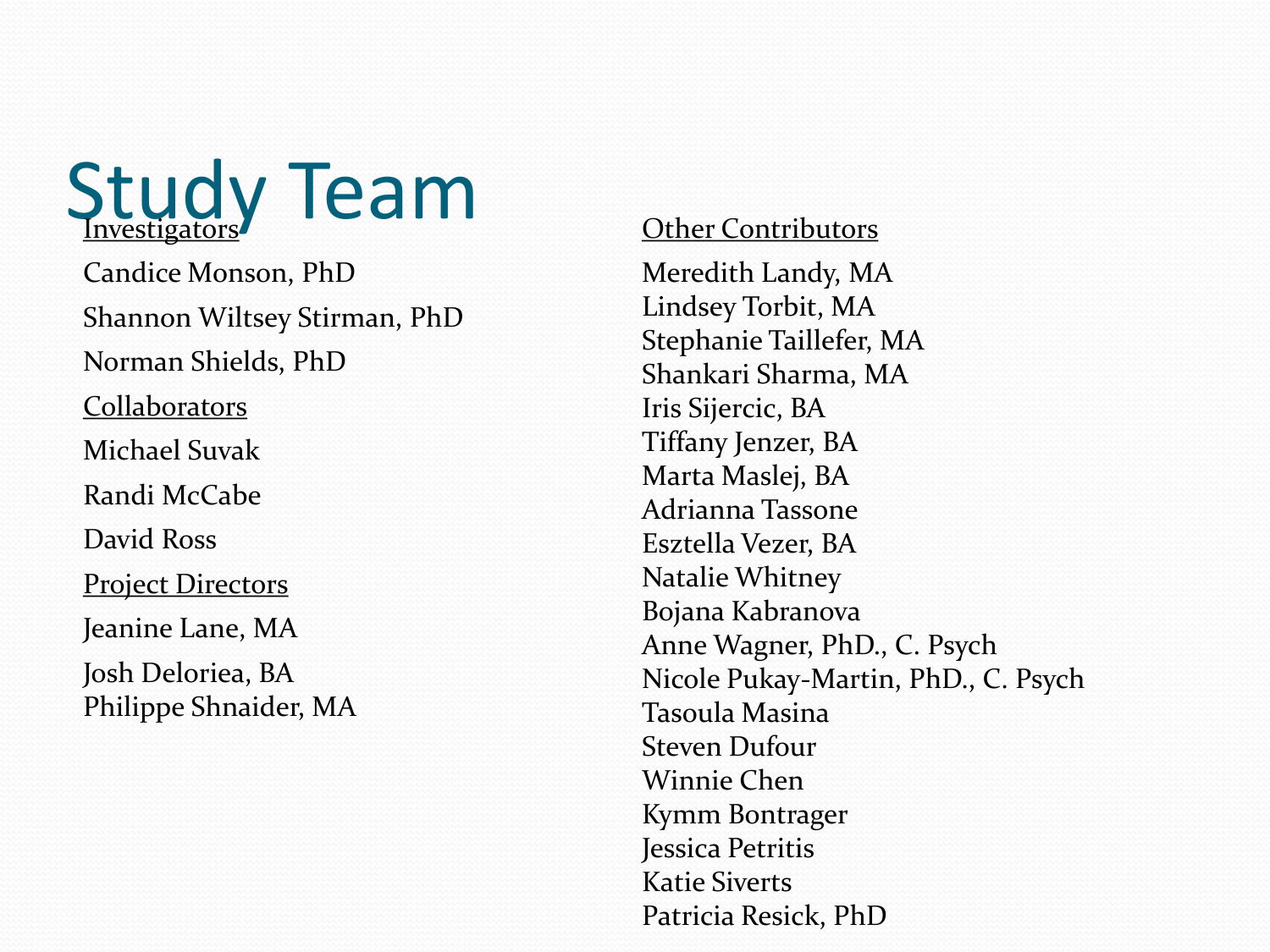# **Design**

- Hybrid-III design (Curran et al., 2012)
- **RCT** of 3 different post-workshop consultation strategies
	- Fidelity assessment only (No consultation)
		- Written feedback on a randomly selected session 6 months after workshop
		- Potential to become a CPT Provider
	- Standard Consultation
		- Weekly group consultation with a CPT expert
		- Discussion of cases
		- No use of work samples
	- Technology-enhanced Consultation
		- Weekly group consultation with a CPT expert
		- Review of segments of audio recorded sessions
		- Review of worksheets, stuck point logs, etc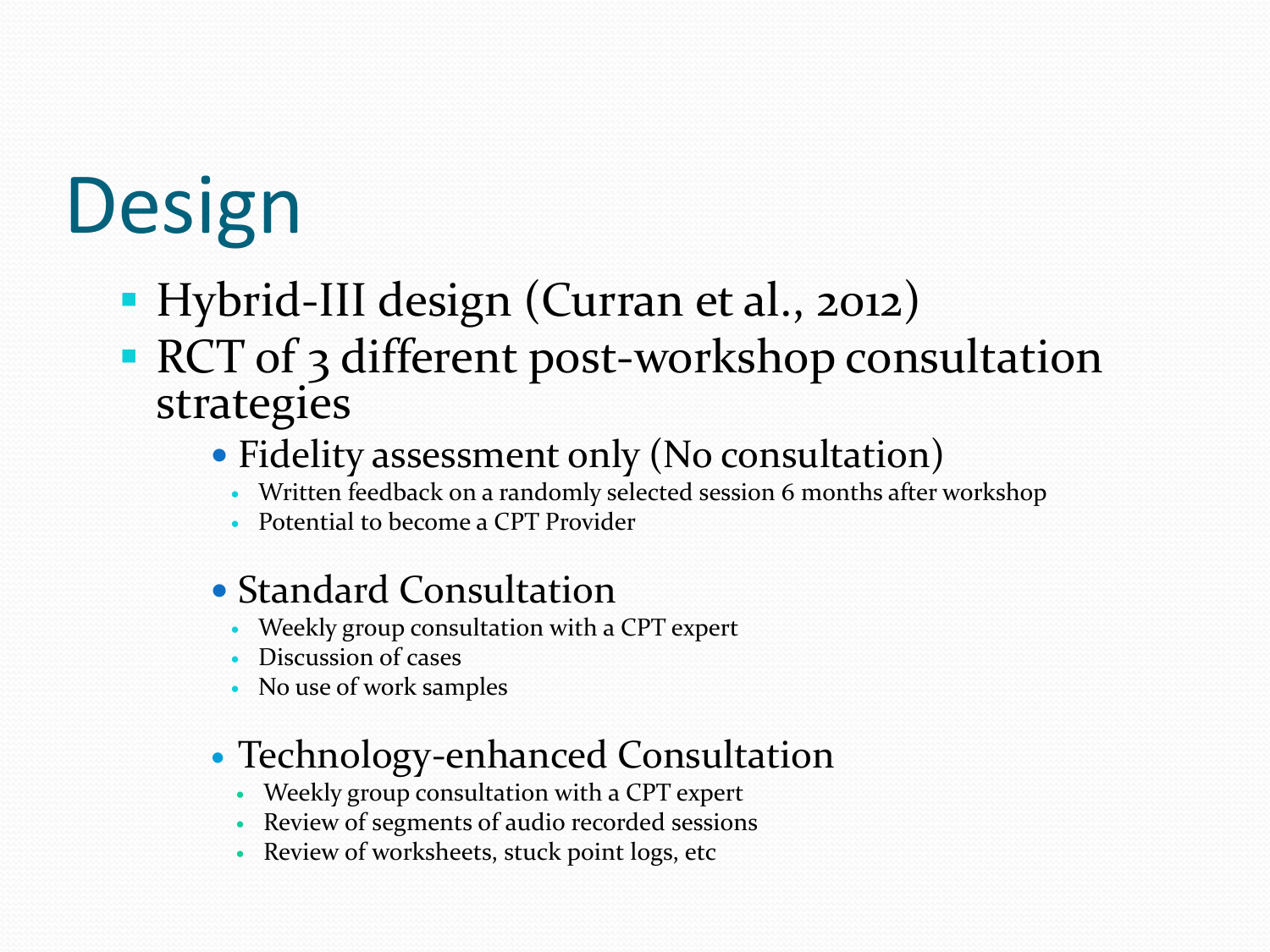## Therapists and Settings

#### •  $N=134$

- 23 Clinics
	- 10 Operational Stress Injury Clinics
	- 3 Canadian Forces Clinics
	- 3 Hospitals (multiple sub-clinics at three of the clinics)
	- 7 Community-based clinics
- 37 Private Practitioners (provide services to Veterans)
- 78% Urban Clinics, 16% Suburban, 5% Rural
- Mean Caseload: 28 (SD=23)

• % Caseload with PTSD

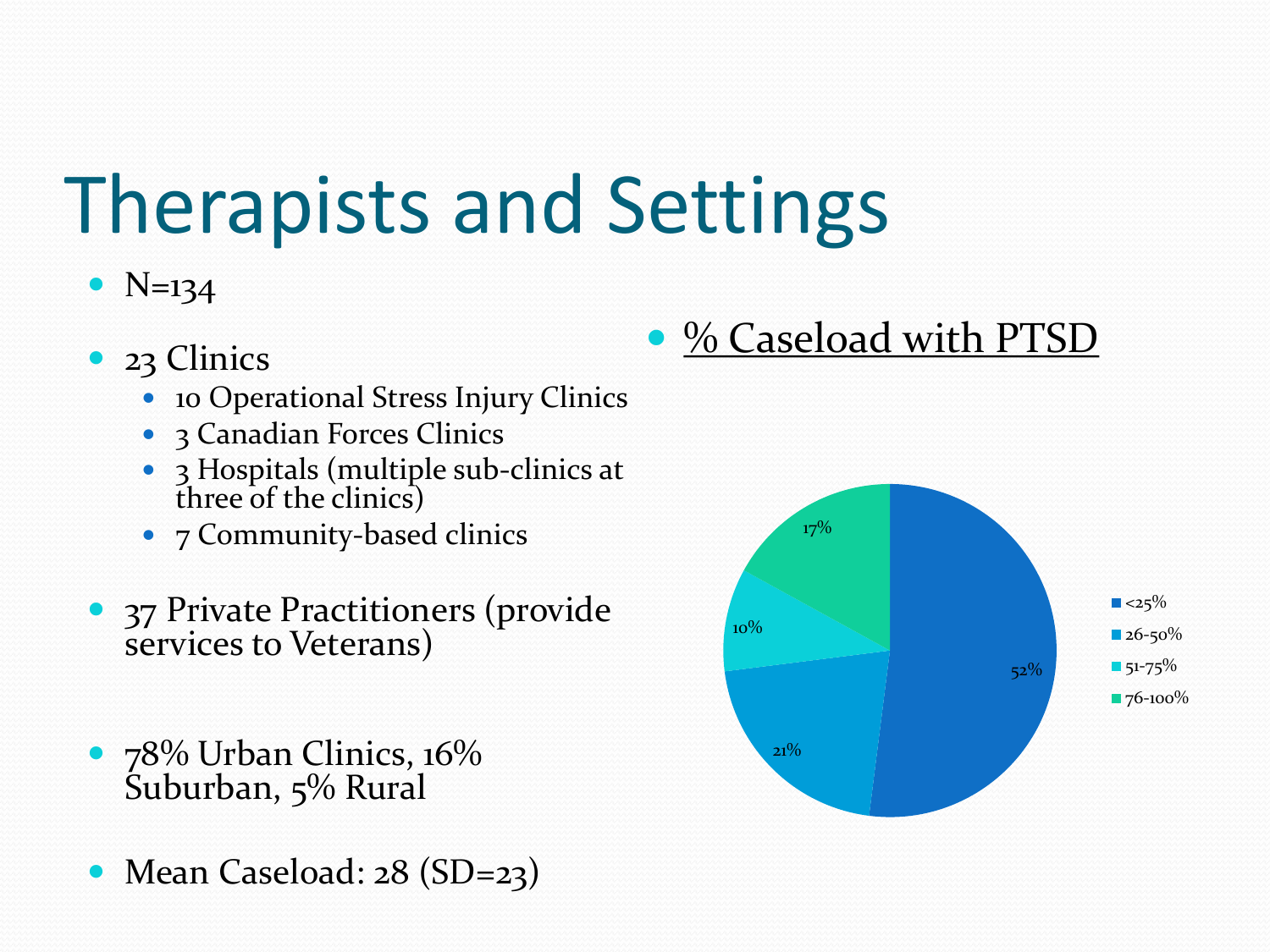#### Therapists

Mean Age= 47 (SD=11)

72% Female, 27% Male

#### **Degree**

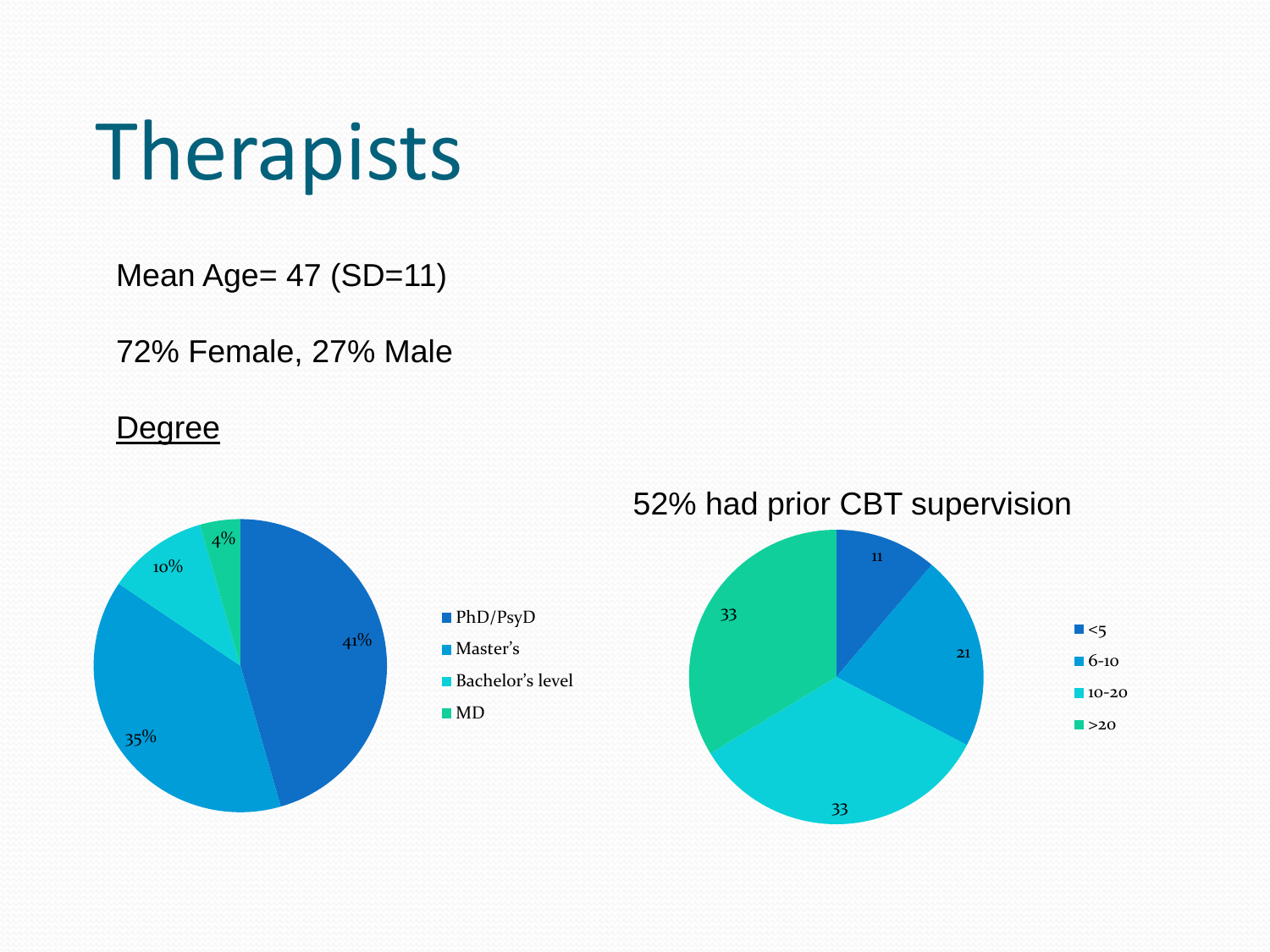## Client participants

- $N=188$
- Age M=35, SD=11
- Education M=12, SD=2
- $\bullet$  53% Female
- Race/Ethnicity
	- 88% White
	- 4% Native Canadian
	- $\cdot$  3% Asian
	- $\cdot$   $2\%$  Black
	- $\cdot$  3% Other
	- <1% Hispanic/Latino
	- Marital Status
		- 36% Single/Divorced/Widowed
		- 58% Married/In a Committed Relationship
- Veteran Status
	- 70% of males and 17% of females were in military or were veterans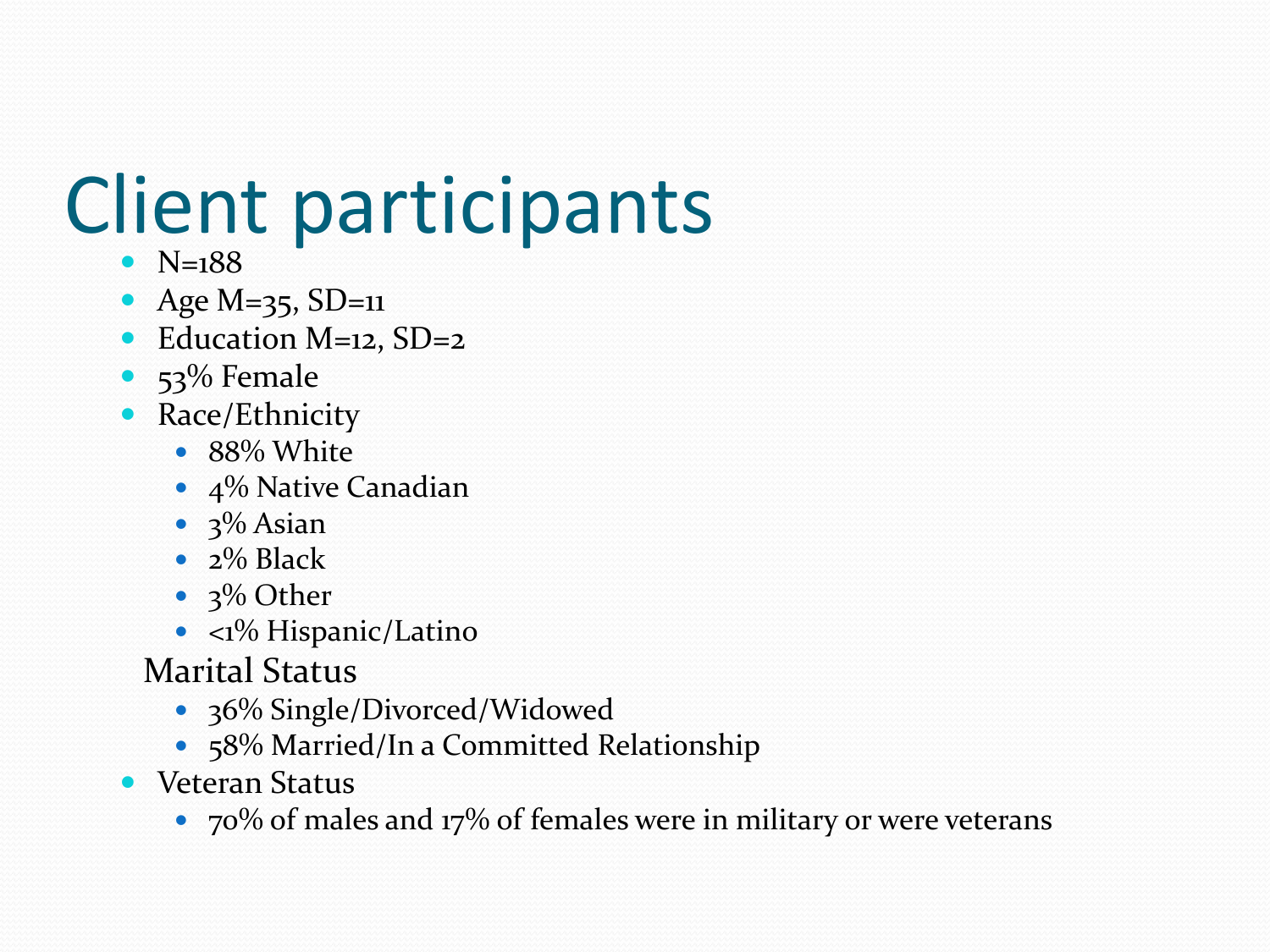## Client Diagnoses

| <b>Client Diagnoses</b>          |                |  |  |
|----------------------------------|----------------|--|--|
| <b>Diagnosis</b>                 | $\frac{0}{0}$  |  |  |
| <b>PTSD</b>                      | 98             |  |  |
| <b>Major Depressive Disorder</b> | 56             |  |  |
| Substance Abuse or Dependence    | 12             |  |  |
| <b>Anxiety Disorder</b>          | 17             |  |  |
| <b>Bipolar Disorder</b>          | 5              |  |  |
| <b>Eating Disorder</b>           | $\overline{4}$ |  |  |
| <b>ADHD</b>                      | 5              |  |  |
| <b>Borderline PD</b>             | 14             |  |  |
| Other PD                         | 10             |  |  |

*No differences in client demographic or diagnostic characteristics between conditions*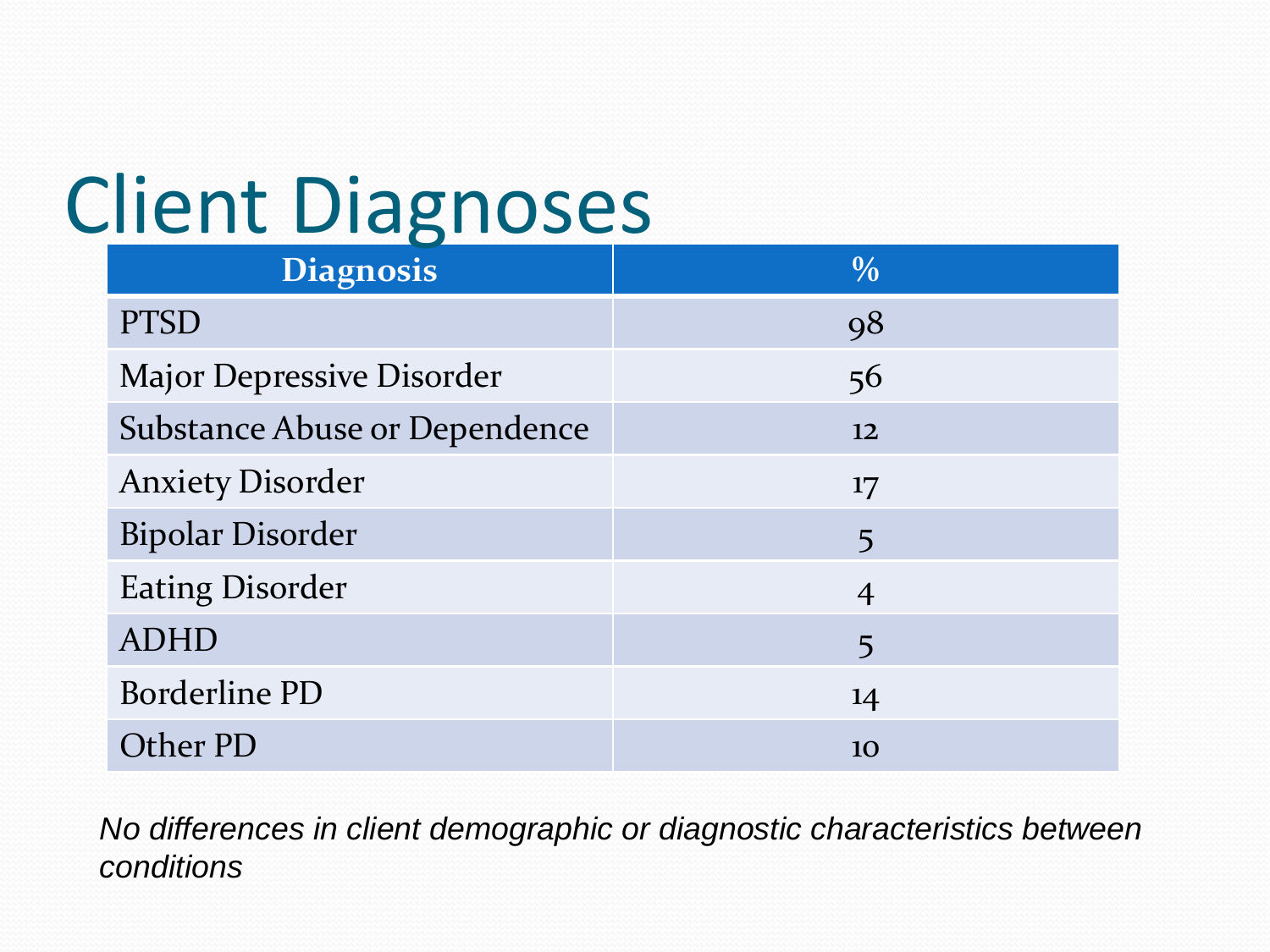#### Study Procedures

- Therapists completed CPT workshop
- Therapists in all condition knew fidelity would be rated
- Those in consultation received weekly consultation for 6 months
- Therapists delivered CPT
- Enrolled clients completed PCL-IV at every session.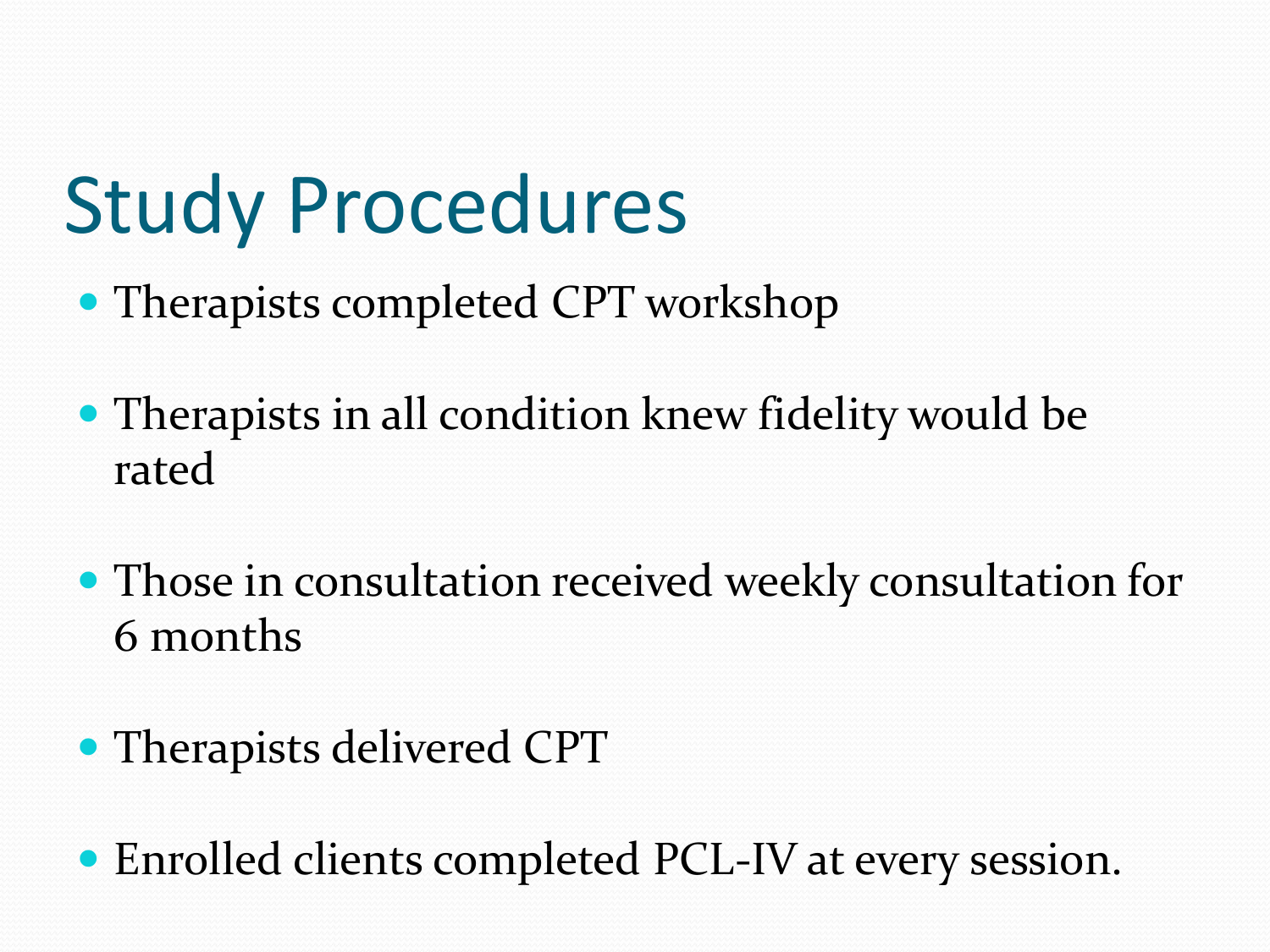#### Symptom Exacerbation

- Defined as an increase greater than 5.71 on the PCL between adjacent sessions.
- 65.6% reported at least one instance of symptom exacerbations during treatment.
- Of those who reported them, the average was 1 session with symptom exacerbations (range =  $o$  -  $4$ ).
- Symptom exacerbations occurred on average in 14% of sessions in which PCLs were available (or median  $=$  11% of available sessions).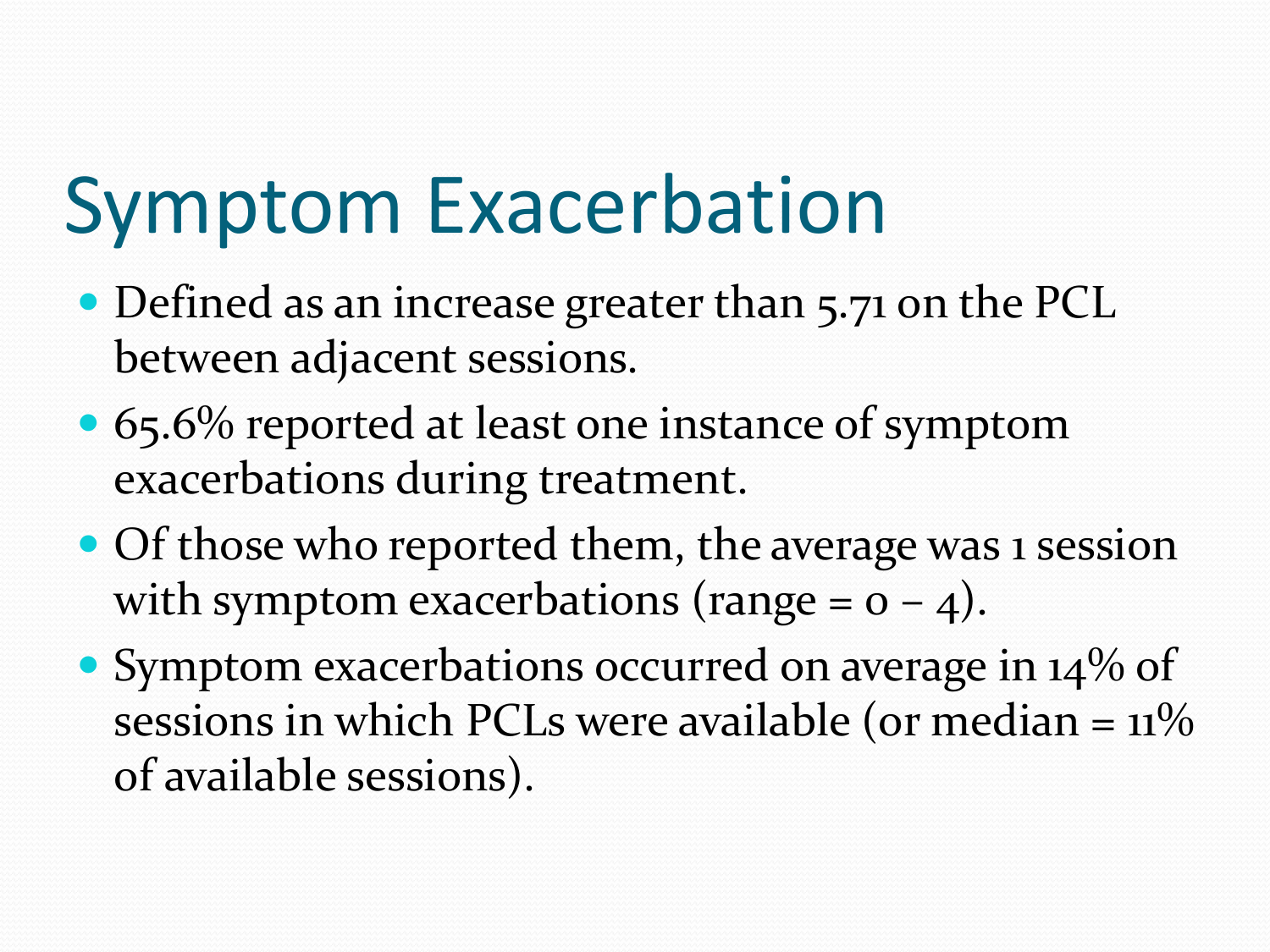#### Exacerbations by Session

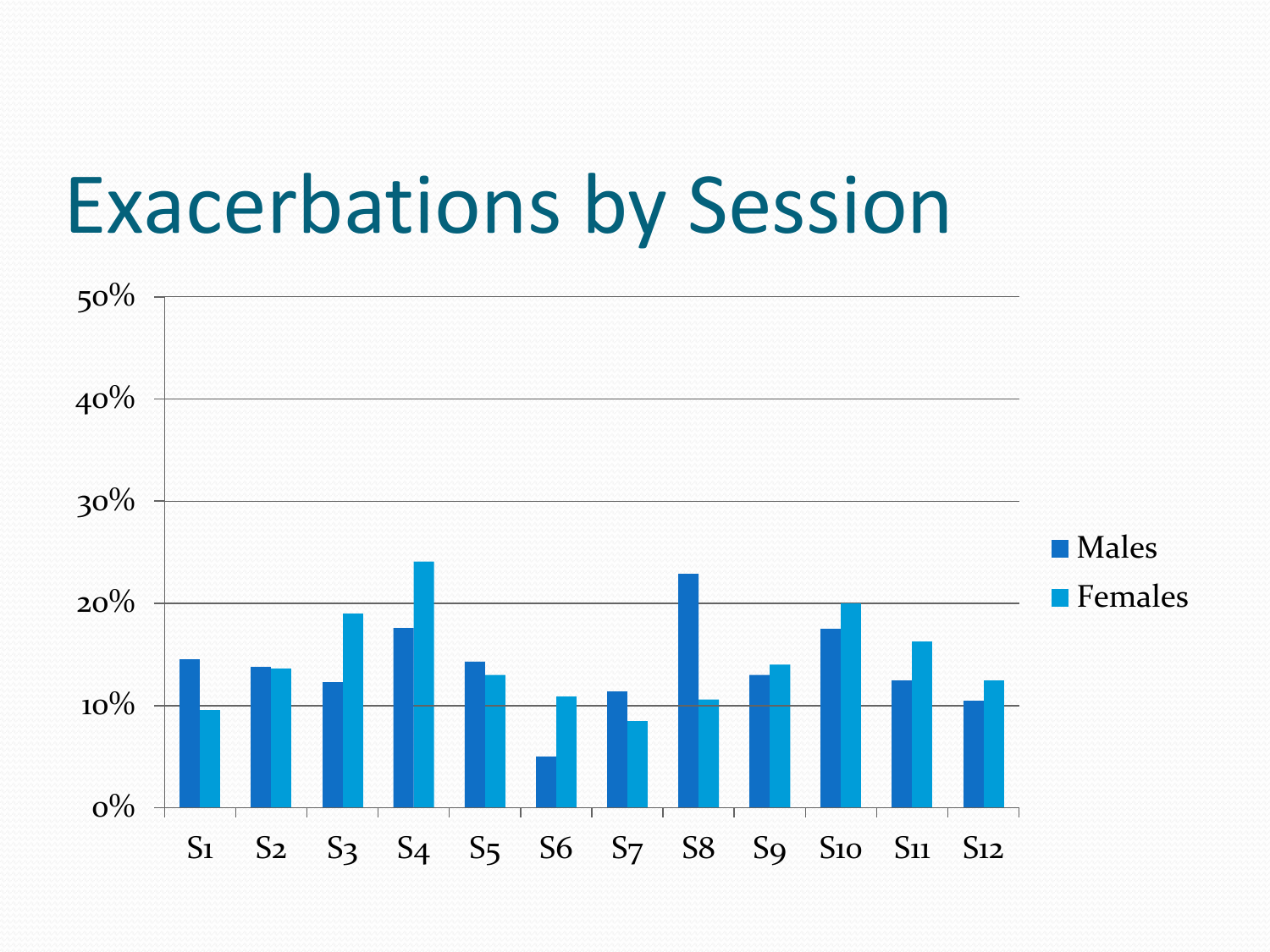## Why the difference?

- Different measure, 5.71 points for exacerbation
- Differences in clinical training
- Differences in discipline and training background
- Very limited exclusion criteria
- Differences in supervision/consultation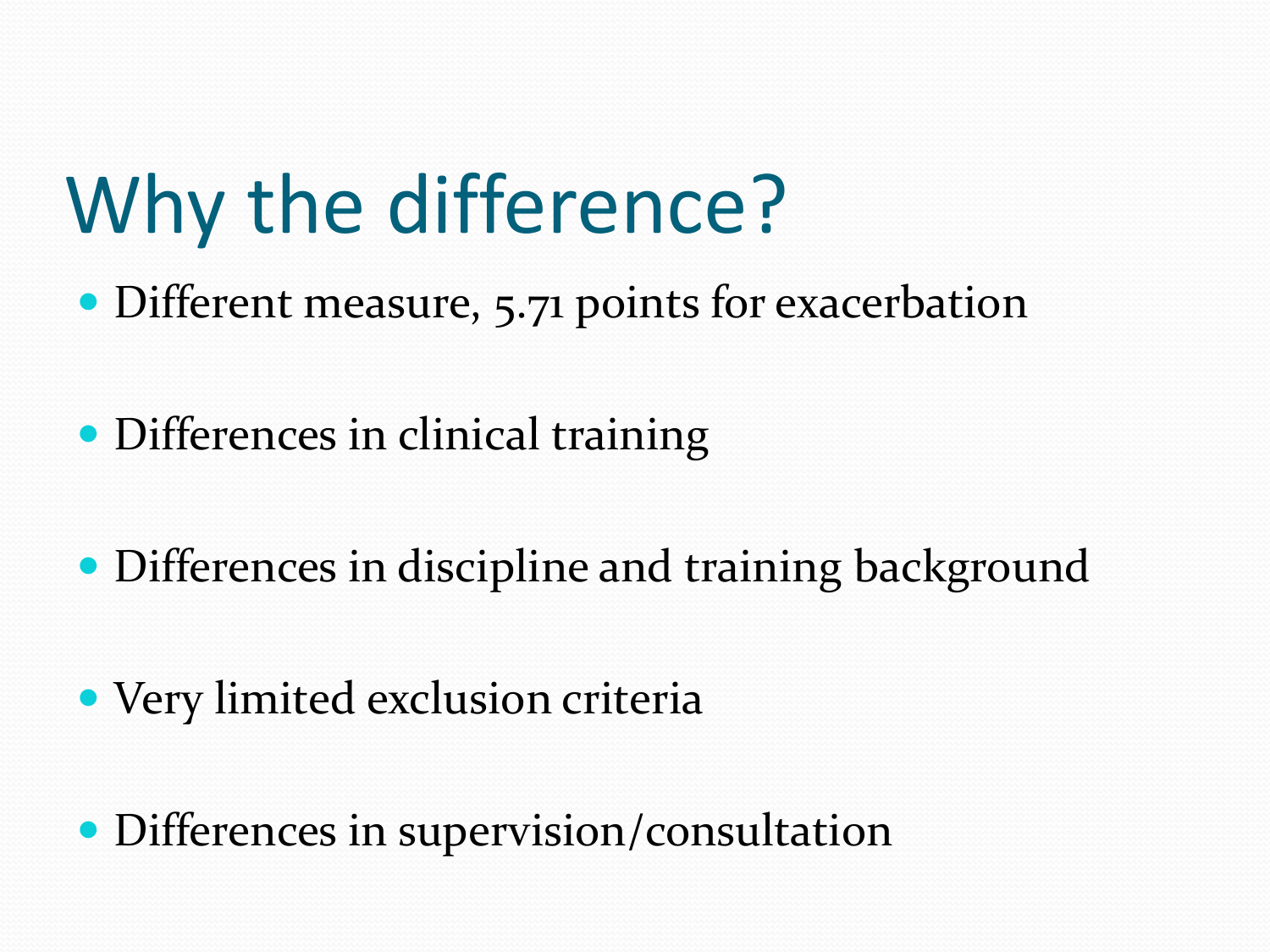## Fidelity

|            | Mean |     | Range |
|------------|------|-----|-------|
| Adherence  | 2.26 |     | 0-3   |
| Competence | 2.82 | .ou | ს-6   |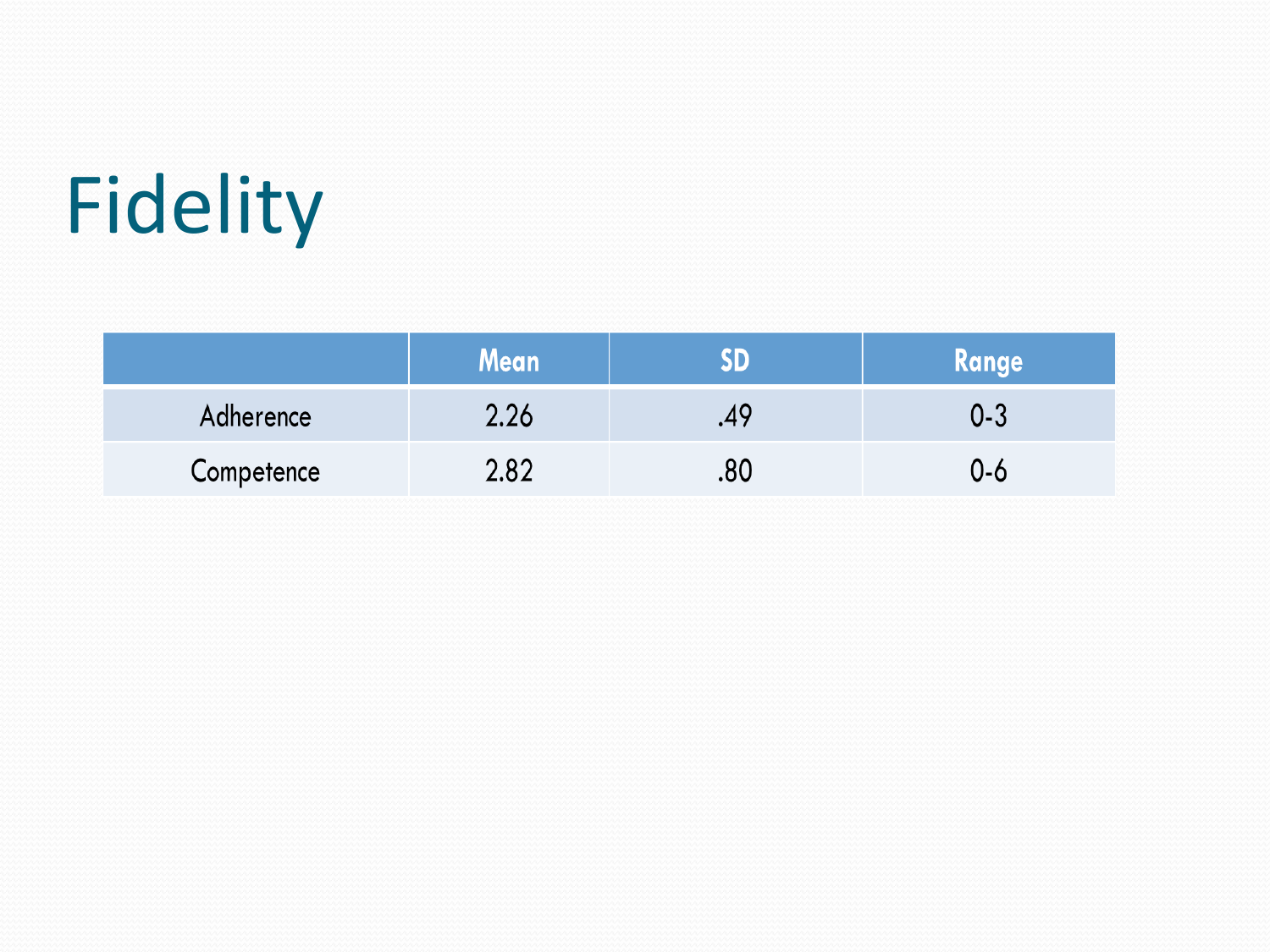#### Predictors of Exacerbation

| <b>Predictors of Exacerbation</b> |                                          |                        |                                 |                               |
|-----------------------------------|------------------------------------------|------------------------|---------------------------------|-------------------------------|
| <b>Predictors</b>                 | Model <sub>1</sub><br><b>OR</b> (95% CI) | Model 2<br>OR (95% CI) | Model 3<br>OR (95% CI)          | Model 4<br><b>OR</b> (95% CI) |
| Age                               | $1.03$ (.99, 1.06)                       | $1.03$ (.99, 1.06)     | $1.03$ (.99, 1.06)              | $1.03$ (.99, 1.06)            |
| Gender                            | $1.39$ (.61, 3.19)                       | $1.66$ (.66, 4.18)     | $1.64$ (.65, 4.17)              | $1.49$ (.56, 3.93)            |
| Education                         | $1.02$ (.88, 1.19)                       | $1.03$ (.88, 1.21)     | $1.03$ (.88, 1.21)              | $1.03$ (.88, 1.21)            |
| <b>Marital Status</b>             | 1.20(.59, 2.46)                          | .94(.41, 2.17)         | .94(.40, 2.17)                  | .92(.39, 2.18)                |
| <b>Military Status</b>            | $1.14$ (.49, 2.65)                       | 1.38(.54, 3.50)        | $1.41 \left( .55, 3.61 \right)$ | 1.38(.54, 3.54)               |
| Depression                        | n/a                                      | $1.39$ (.62, 3.08)     | 1.38(.62, 3.09)                 | $1.37$ (.61, 3.09)            |
| <b>Anx Disorder</b>               | n/a                                      | $.62$ $(.21, 1.79)$    | $.62$ $(.21, 1.82)$             | .66(.21, 2.05)                |
| <b>SU Disorder</b>                | n/a                                      | $.27^* (.08, .90)$     | $.26*(.07, .89)$                | $.23^* (.06, .83)$            |
| Personality DO                    | n/a                                      | .61(.23, 1.60)         | .60(.22, 1.61)                  | .59(.21, 1.60)                |
| Session 1 PCL                     | n/a                                      | n/a                    | $1.01 \,(.97, 1.04)$            | $1.01 \,(.97, 1.05)$          |
| Consultation                      |                                          |                        |                                 |                               |
| None vs Tech                      | n/a                                      | n/a                    | n/a                             | $.49$ (.19, 1.29)             |
| None vs Standard                  | n/a                                      | n/a                    | n/a                             | .45(.02, 13.90)               |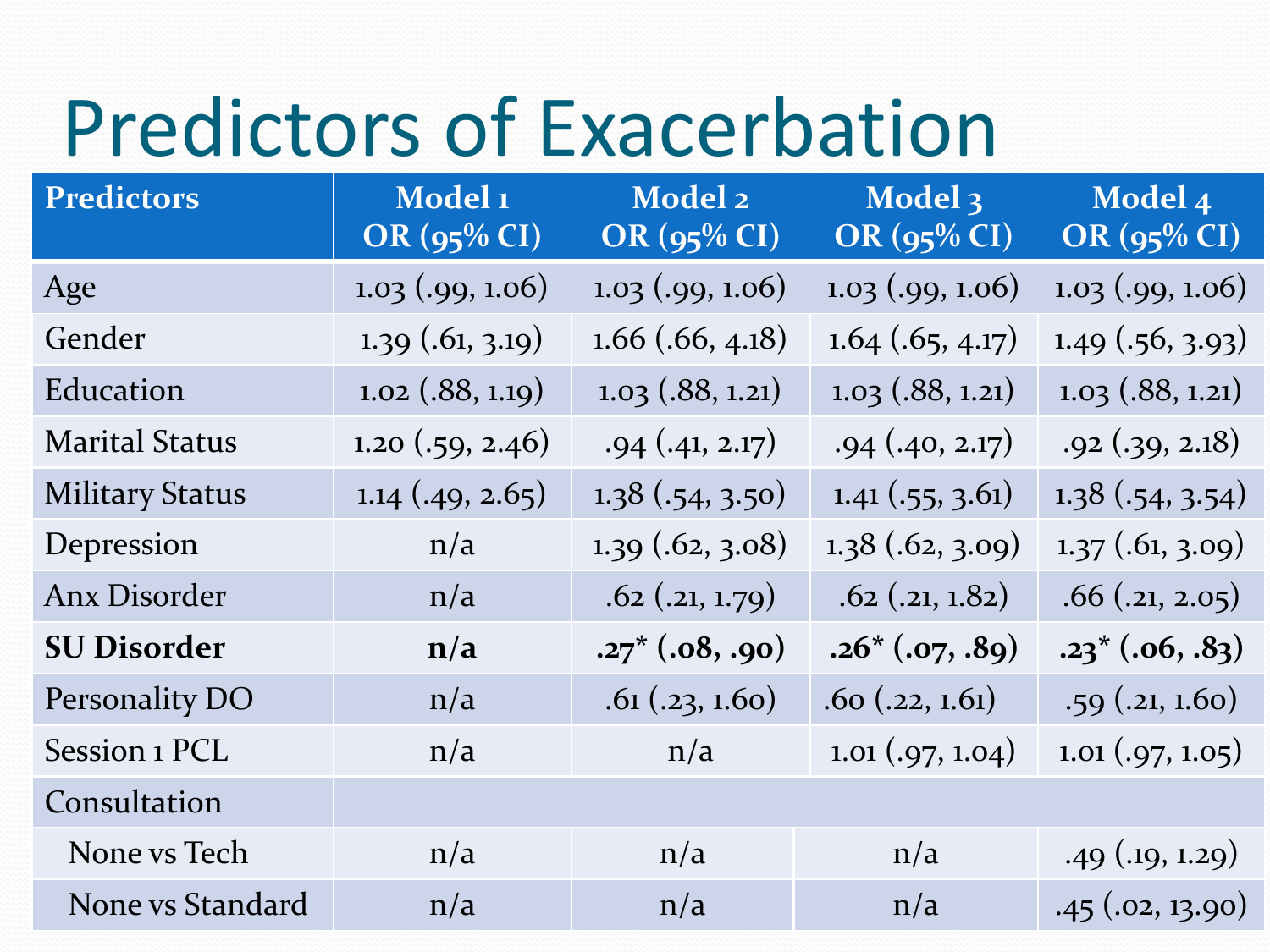#### Overall PTSD Change

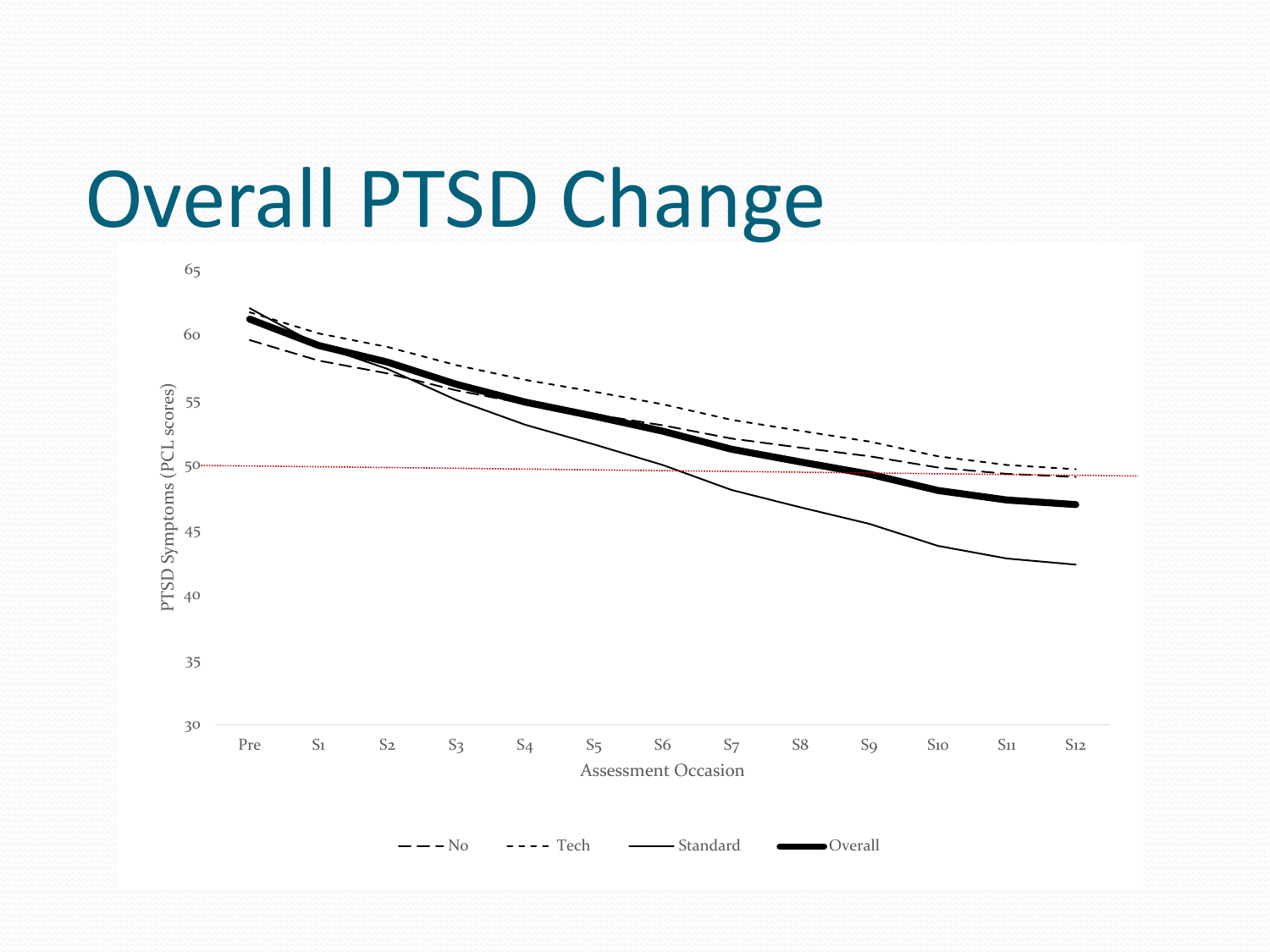### Effect Sizes

| <b>CPT</b> in RCTs                                        | <b>No</b><br><b>Consultation</b> | <b>Tech-</b><br>enhanced | <b>Standard</b> | Full<br><b>Sample</b> |
|-----------------------------------------------------------|----------------------------------|--------------------------|-----------------|-----------------------|
| 1.69 <sup>1</sup><br>$(95\% \text{ CI} = 1.27$ -<br>2.11) | .95                              | 1.09                     | 1.78            | 1.29                  |

1Watts et al., 2013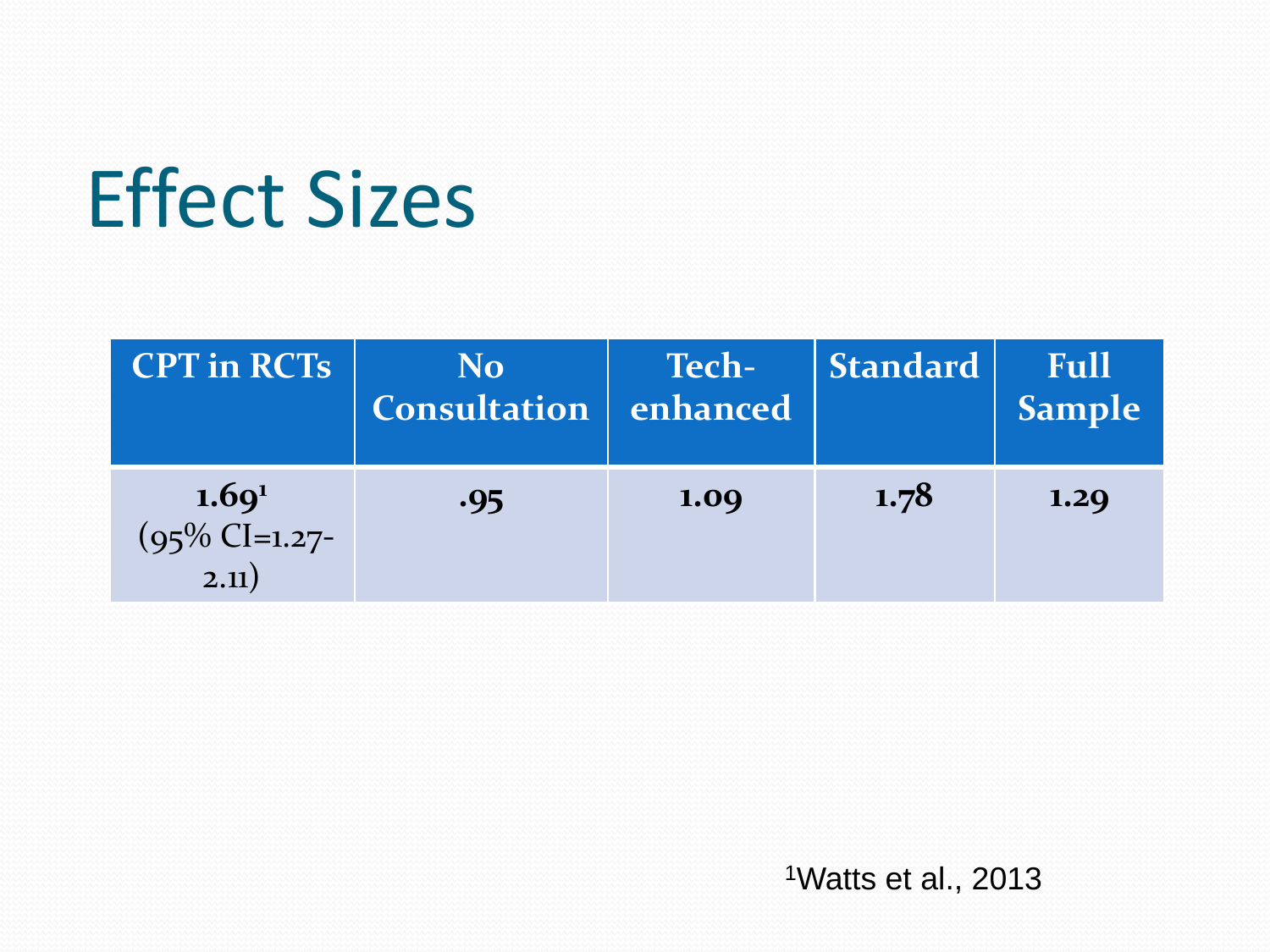# Exacerbations predicting dropout?

- Participants with symptom exacerbations were significantly **LESS** likely to drop out of treatment prior to completing at least 8 sessions
- Looking at sessions  $1 7$  individually, the likelihood of treatment drop out was not related to the presence of symptom exacerbations; all  $\chi^2$  (1)< 1.7, all ps > .05.
- People who had an exacerbation in any given session were no more likely to drop out than they were to finish treatment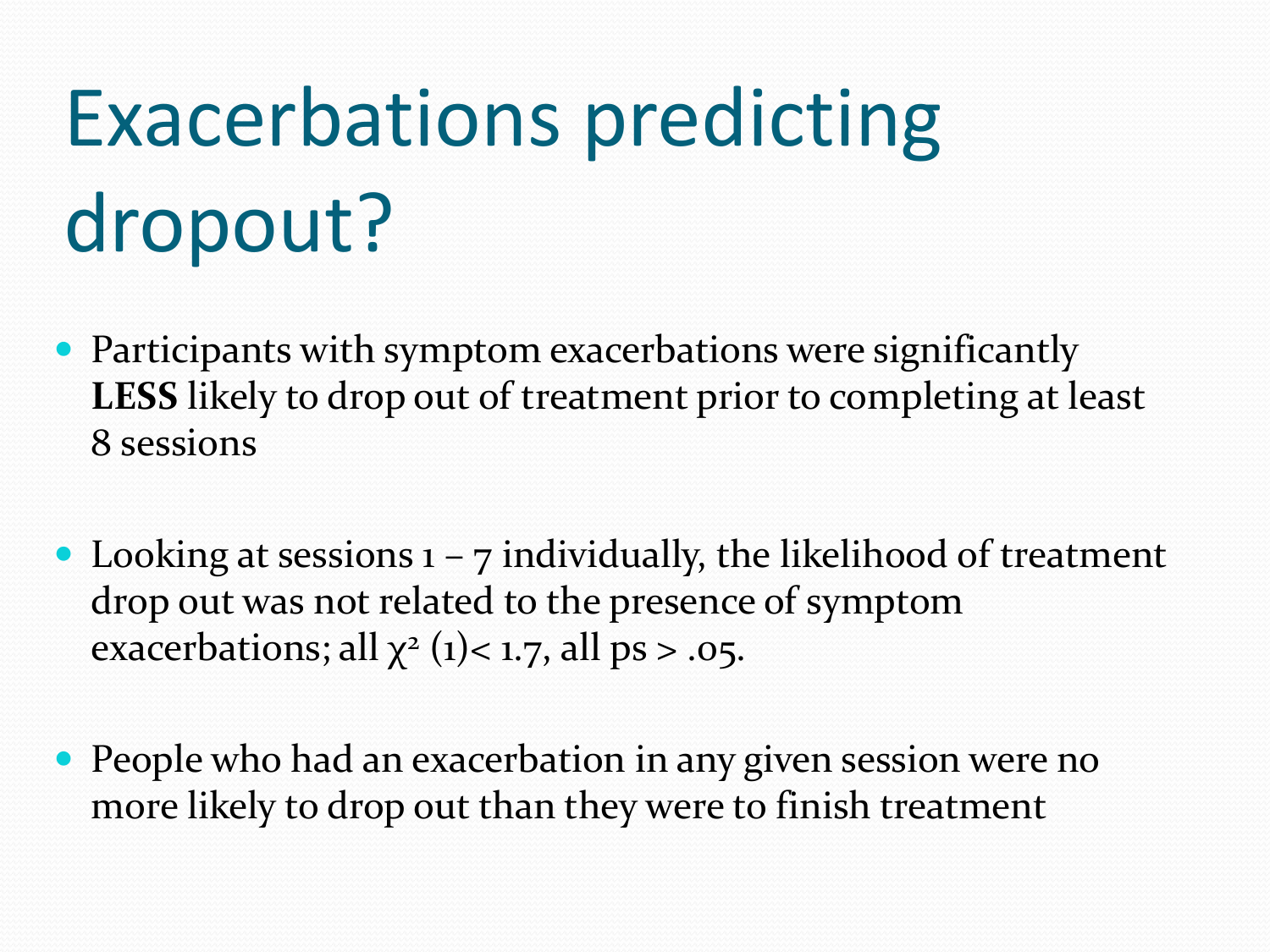#### Predictors of Symptom Change

| <b>Predictors</b>             | $B(95\% CI)$              | <b>Predictors</b>             | $B(95\% CI)$               |  |
|-------------------------------|---------------------------|-------------------------------|----------------------------|--|
| Age                           | $.59(-.22, .46)$          | Age                           | $.67$ (-.20, .40)          |  |
| Gender                        | $-0.97$ (-9.99, 3.40)     | Gender                        | $-0.95$ ( $-9.78$ , 13.41) |  |
| Education                     | $-43 (-1.41, .90)$        | Education                     | $-.46(-1.47, .92)$         |  |
| <b>Marital Status</b>         | $-.88(-8.08, 3.10)$       | <b>Marital Status</b>         | $-1.03$ $(-8.46, 2.66)$    |  |
| <b>Military Status</b>        | $.31 (-5.36, 7.37)$       | <b>Military Status</b>        | $.36(-5.37, 7.79)$         |  |
| Depression                    | $.66$ (-3.91, 7.80)       | Depression                    | $-75$ $(-3.81, 8.41)$      |  |
| <b>Anx Disorder</b>           | $-1.51(-13.93, 1.89)$     | <b>Anx Disorder</b>           | $-1.59(-14.20, 1.57)$      |  |
| <b>SU Disorder</b>            | $-0.09$ ( $-9.45, 8.66$ ) | <b>SU Disorder</b>            | $-17$ $(-9.61, 8.10)$      |  |
| Personality DO                | $-57$ $(-7.74, 4.28)$     | Personality DO                | $-0.65$ ( $-7.96$ , 4.02)  |  |
| Session 1 PCL                 | $-0.81(-0.39, 0.17)$      | Session 1 PCL                 | $-0.89(-0.40, 0.15)$       |  |
| <b>Consultation Condition</b> |                           | <b>Consultation Condition</b> |                            |  |
| None vs. Tech                 | $.39(-5.44, 8.08)$        | None vs. Tech                 | $.28(-5.76, 7.69)$         |  |
| None vs. Standard             | $-1.04$ $(-10.33, 3.19)$  | None vs. Standard             | $-1.15$ $(-10.71, 2.85)$   |  |
| <b>Total Exacerbations</b>    | $.81(-1.68, 3.99)$        | <b>Early Exacerbations</b>    | $-0.24(-4.41, 3.46)$       |  |

| redictors                           | $B(95\% CI)$              |                               | <b>Predictors</b>          | $B(95\% CI)$               |
|-------------------------------------|---------------------------|-------------------------------|----------------------------|----------------------------|
| ge                                  | $.59(-.22, .46)$          |                               | Age                        | $.67$ (-.20, .40)          |
| ender                               | $-0.97$ ( $-9.99$ , 3.40) |                               | Gender                     | $-0.95$ ( $-9.78$ , 13.41) |
| ducation                            | $-43 (-1.41, .90)$        |                               | Education                  | $-46$ $(-1.47, .92)$       |
| larital Status                      | $-.88(-8.08, 3.10)$       |                               | <b>Marital Status</b>      | $-1.03$ $(-8.46, 2.66)$    |
| <b>Ilitary Status</b>               | $.31(-5.36, 7.37)$        |                               | <b>Military Status</b>     | $.36(-5.37, 7.79)$         |
| epression                           | $.66$ (-3.91, 7.80)       |                               | Depression                 | $-75$ $(-3.81, 8.41)$      |
| nx Disorder                         | $-1.51(-13.93, 1.89)$     |                               | <b>Anx Disorder</b>        | $-1.59(-14.20, 1.57)$      |
| J Disorder                          | $-0.09$ ( $-9.45, 8.66$ ) |                               | <b>SU Disorder</b>         | $-.17$ $(-9.61, 8.10)$     |
| ersonality DO                       | $-57$ $(-7.74, 4.28)$     |                               | Personality DO             | $-0.65$ ( $-7.96$ , 4.02)  |
| ession 1 PCL                        | $-.81 (-.39, .17)$        |                               | Session 1 PCL              | $-0.89(-.40, .15)$         |
| onsultation Condition               |                           | <b>Consultation Condition</b> |                            |                            |
| None vs. Tech<br>$.39(-5.44, 8.08)$ |                           |                               | None vs. Tech              | $.28(-5.76, 7.69)$         |
| None vs. Standard                   | $-1.04$ $(-10.33, 3.19)$  |                               | None vs. Standard          | $-1.15$ $(-10.71, 2.85)$   |
| otal Exacerbations                  | $81(-168 - 200)$          |                               | <b>Early Exacerbations</b> | $-0.24$ $(-4.41, 3.46)$    |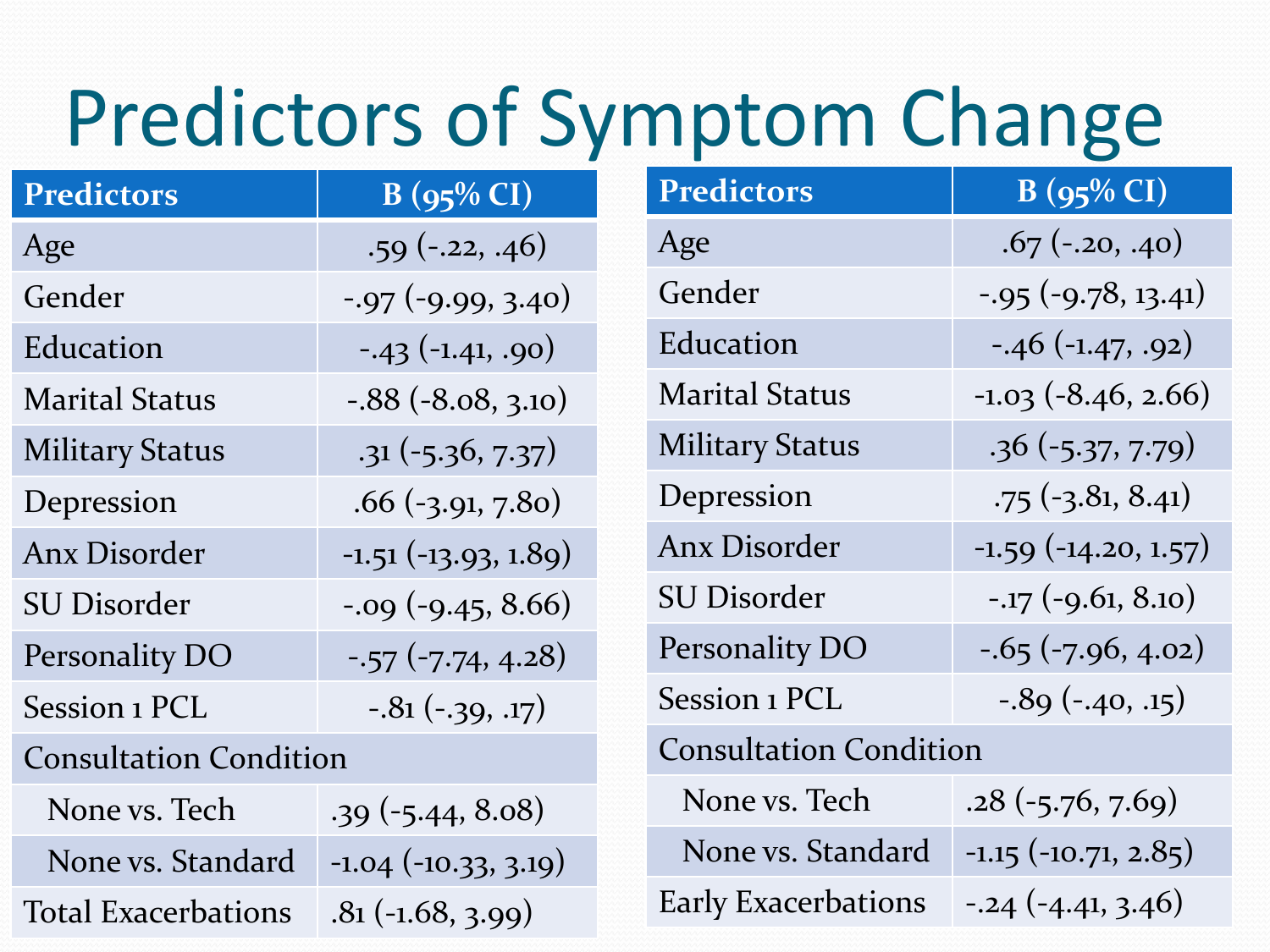## Exacerbations and Treatment Response

- ITT sample: Mean PCL reduction of 15.28 points  $(d=1.29)$
- Mean post-treatment PCL-IV
	- No Exacerbations=39.0 (18.4)
	- Exacerbations=45.22  $(15.69)$
- Number and presence of exacerbations did not predict treatment response (PCL<50 at post-treatment),  $\chi^2$  (4) < 3.97, p=.41
- 66% of people who experienced an exacerbation had a PCL below 50 at session 12.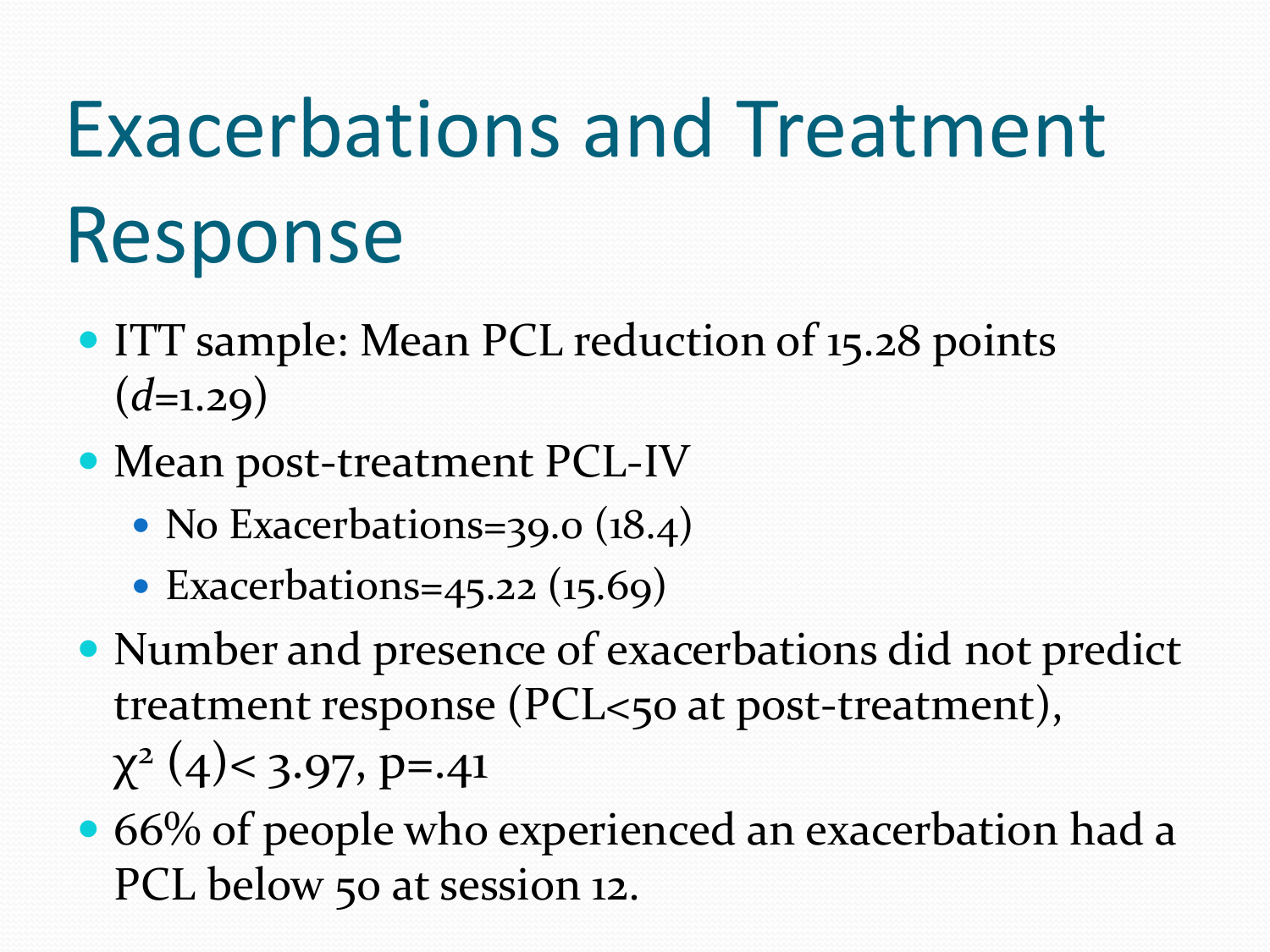## Worsening of Symptoms?

- 5.4% reported worse PCLs scores at session 12 compared to session 1 (worse  $> 5.71$  symptom increase).
- Number of symptom exacerbations in early sessions (sessions  $1 5$ ) did not predict overall worsening;  $OR = 1.22$  (.40, 3.68)
- **Effects on Symptom Trajectories** 
	- Using piece-wise latent growth curve model (sessions  $1 5$  vs  $5 12$ )
	- Number of exacerbations in early sessions did not predict linear slope for PCL scores during session  $6 - 12$ ; standardized effect =  $.27, p = .19$
	- Standardized effect estimates for symptom change during sessions  $1-5 = -.47$  and during sessions  $5 - 12 = -.67$  (both sig)
- Consultation Condition did not predict significant differences for symptom change nor for number of exacerbations for sessions 1 – 5.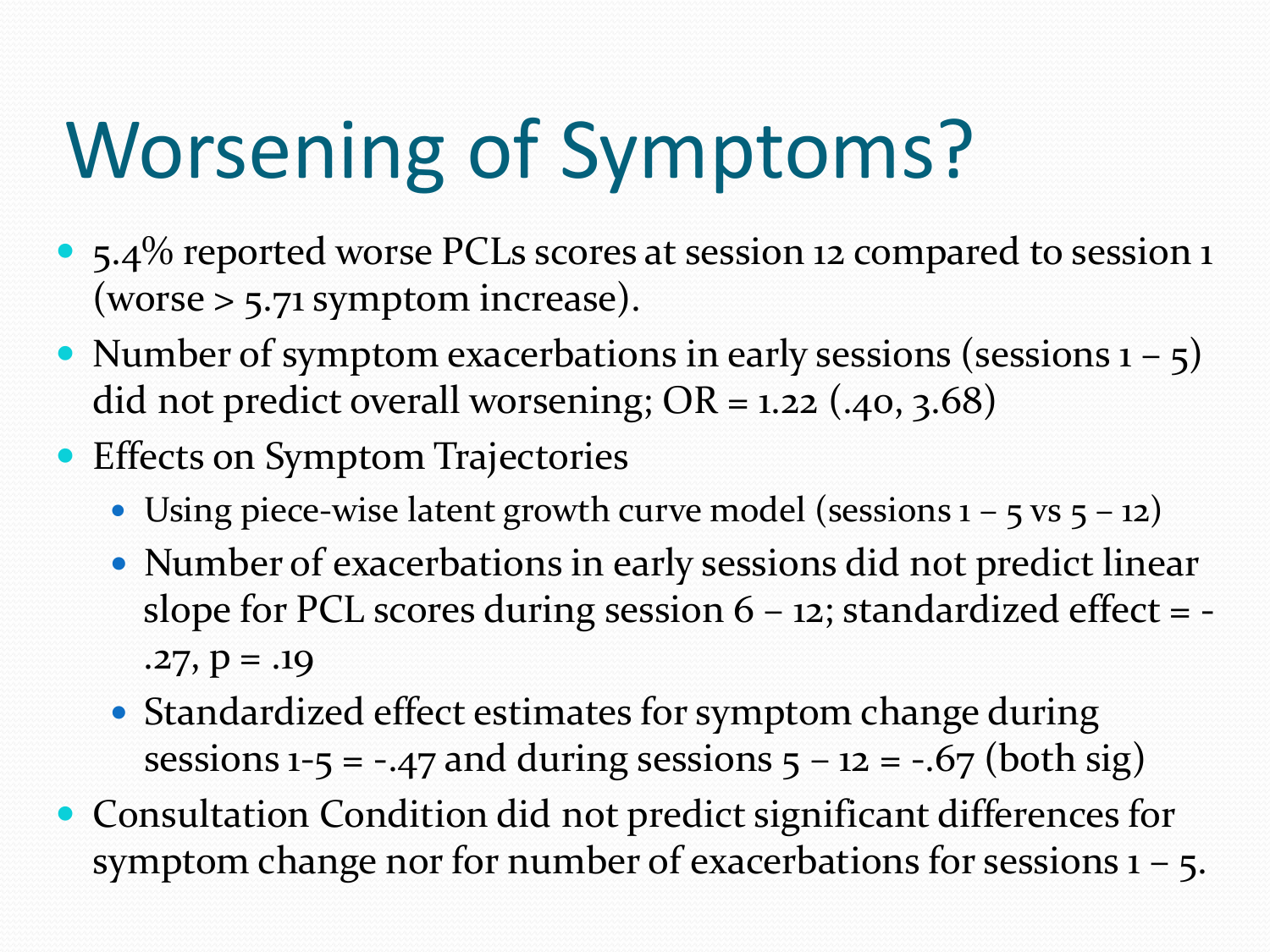#### **Conclusions**

- Exacerbations may be common in practice
- They don't mean people won't improve
- We still know little about what predicts them
- May be related to decreased avoidance or to non-treatment related factors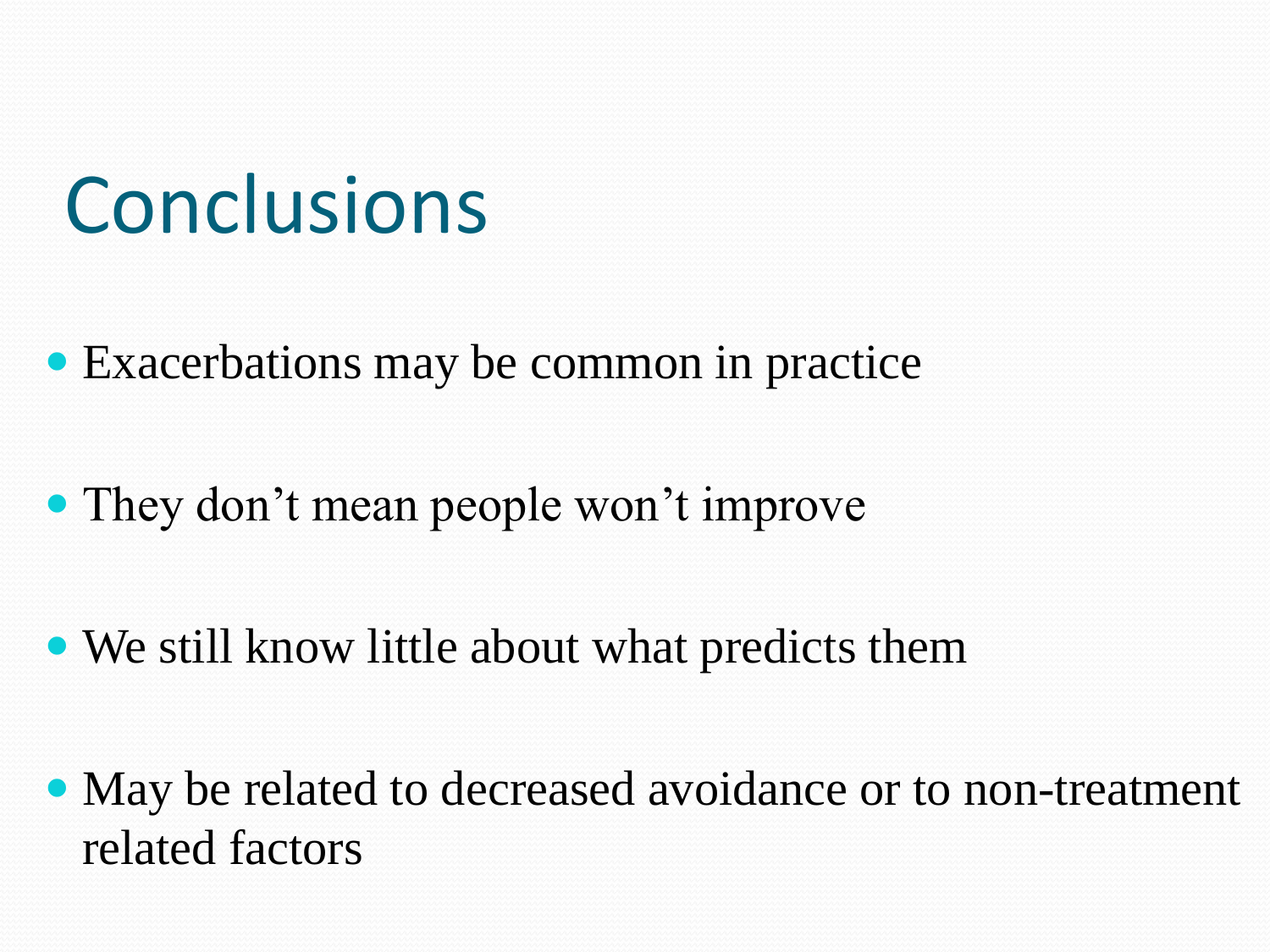#### Clinical Considerations

- those that are truly harmful • Important to differentiate between therapies that produce symptom increases in the short term and
- Potential drawbacks of not engaging in traumafocused treatments
- We can normalize symptom increases but reassure that clients that people *still get better*